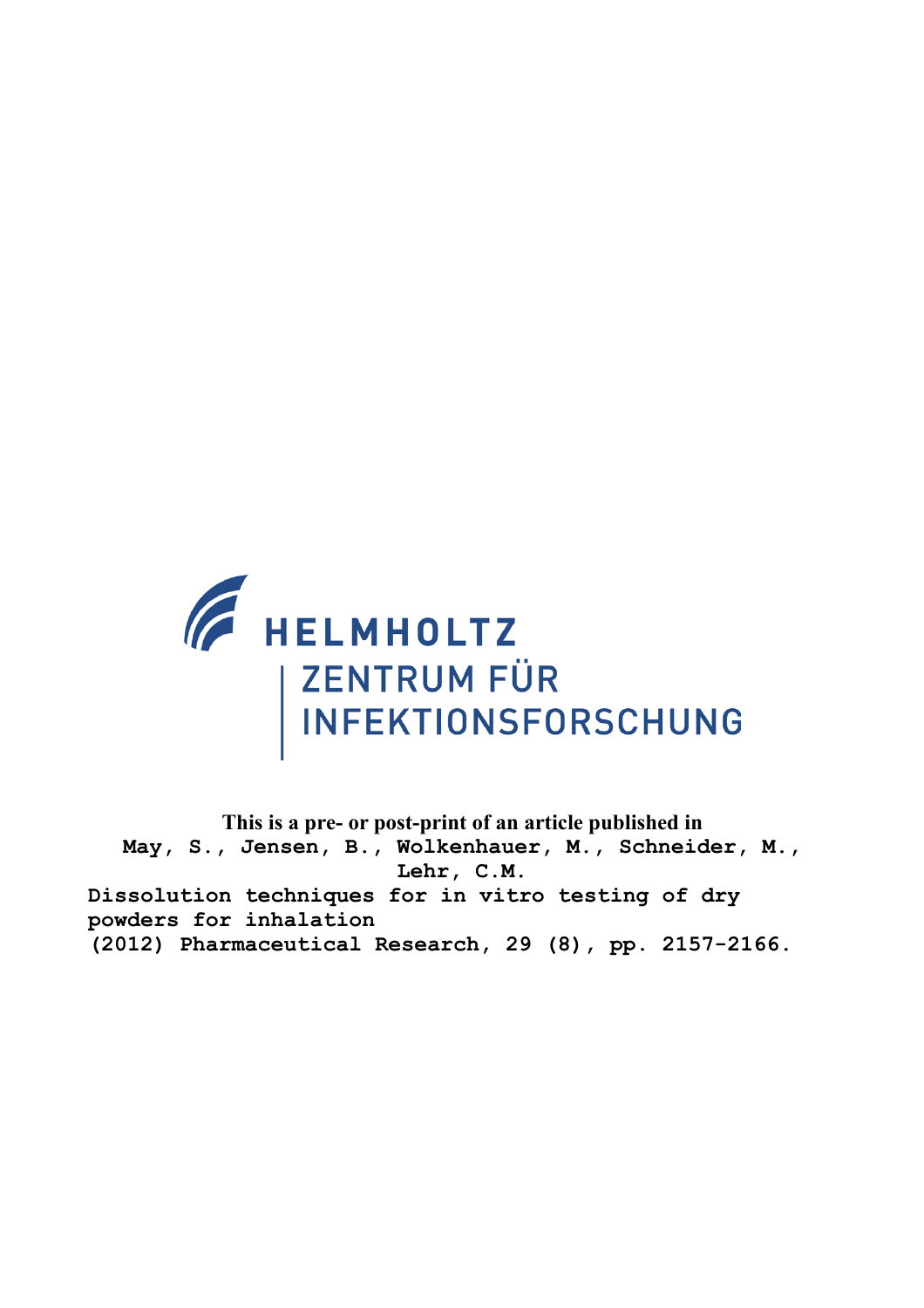## **Dissolution techniques for in vitro testing of dry powders for inhalation**

Sabine May<sup>1,3</sup>, Birte Jensen<sup>2</sup>, Markus Wolkenhauer<sup>2</sup>, Marc Schneider<sup>3</sup>, Claus Michael Lehr<sup>3,4</sup> Purpose

The aim of this study was to evaluate different dissolution testing methods and subsequently develop a simple to perform but reproducible and discriminating dissolution technique for inhalative powders.

## Method

From a dry powder a fraction of aerolized particles with an aerodynamic particle size below 5 µm was collected on regenerated cellulose membranes using an abbreviated Andersen cascade impactor. The membrane was then transferred to the respective dissolution set up either paddle apparatus with membrane holder, flow through cell or Franz diffusion cell.

## **Results**

All tested dissolution techniques could discriminate between good and poorly soluble substances but only the paddle apparatus differentiated between small variations of solubility. We showed that membrane coverage and particle diameter plays an important role for the dissolution rate.

The profiles were fitted with mathematical models (e.g., Weibull, first order) choosing the best fit for determination of the mean dissolution time. Furthermore a correlation between the dissolution profiles obtained with Franz cell compared to paddle apparatus could be shown.

#### **Conclusion**

We could show that the paddle apparatus with membrane holder has the best discrimination power with optimal reproducibility.

Key words: dissolution, flow through cell, Franz cell, paddle apparatus, powder for inhalation <sup>1</sup> PharmBioTec GmbH, Saarbrücken, Germany

<sup>2</sup> Boehringer Ingelheim Pharma GmbH & Co KG, Ingelheim, Germany

 $3$  Biopharmaceutics and Pharmaceutical Technology, Saarland University, Saarbrücken, Germany

<sup>4</sup>Helmholtz Institute for Pharmaceutical Research Saarland (HIPS), Saarbrücken, Germany

1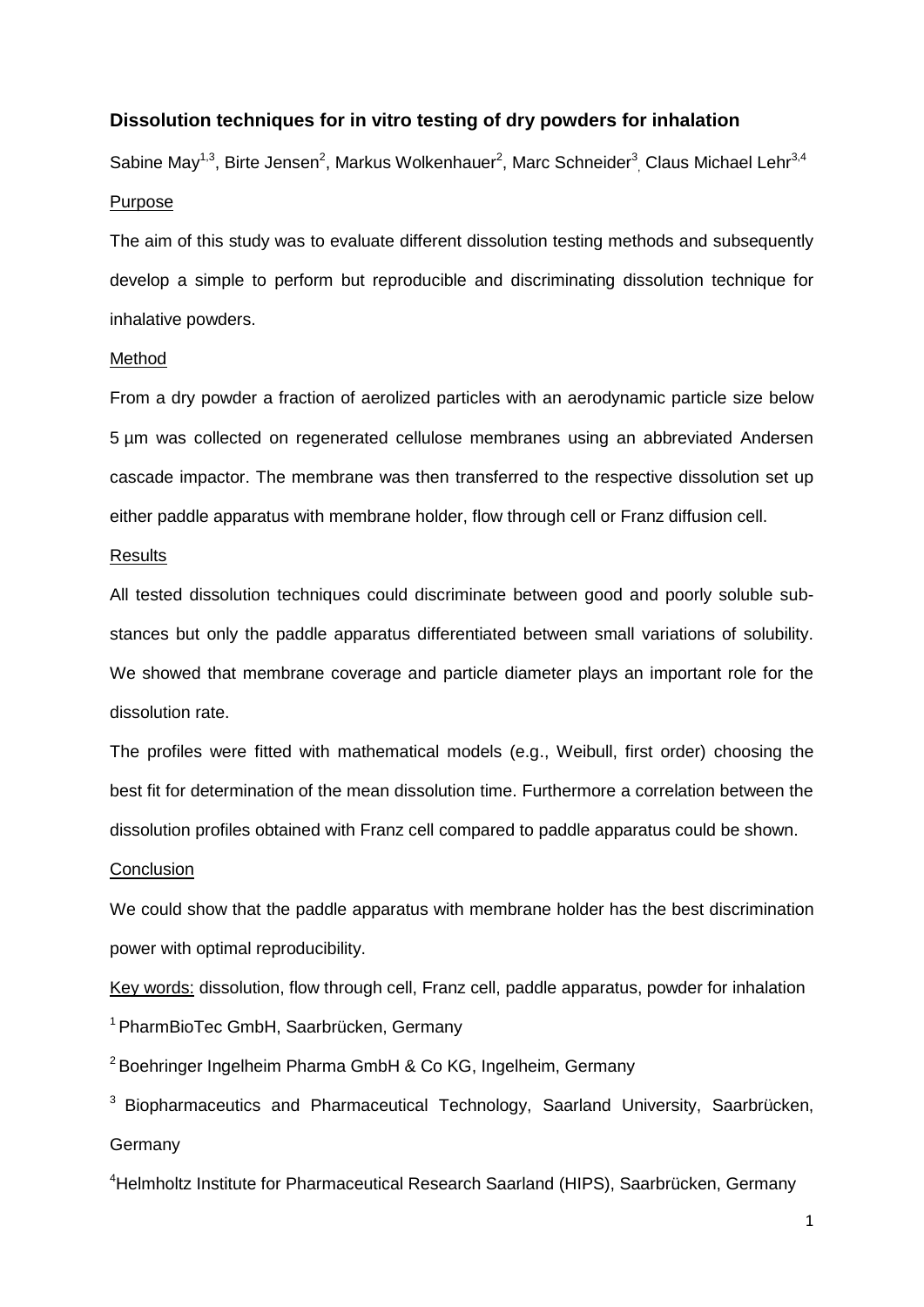### **Abbreviations**

ACI: Andersen Cascade Impactor; DPI: Dry powder inhaler, HPLC: High Performance Liquid Chromatography, MDT: Mean Dissolution Time, PE: Polyethylen, PEEK: Polyetherketone RC: regenerated cellulose, SEM: Scanning Electron Microscopy, SLF: simulated lung fluid

## **Introduction**

Dissolution is defined as the process by which solid substances enter into a solvent to yield a solution. The process is controlled by the affinity between the solid substance and the solvent (1). Dissolution testing of solid and semi-solid dosage forms is a standardized test method in all pharmacopeias but there is no standardized method to measure the dissolution behavior of inhaled powders. Dissolution testing for oral dosage forms was introduced to differentiate several formulation types and should allow an estimate of dissolution behavior *in vivo*. It is routinely used in quality control during development, manufacturing and storage (2). In the future, dissolution testing of inhaled powders might be a meaningful tool for the development of formulations containing higher amounts of active and / or for formulations containing actives with slow dissolution kinetics (3).

There are several hurdles to develop a dissolution test for inhaled formulations. A) The respiratory tract has a large surface area (>100 m<sup>2</sup>) but only a small amount of aqueous fluid (approximately 10-20 ml/100 m²) (2;4). B) Different clearance mechanisms in the lower and upper lung. In the upper respiratory tract a thick mucus film acts as a physical and chemical barrier to drug and particle diffusion. Particles which are trapped in the mucus are rapidly cleared by mucociliary clearance. In the lower airways and alveoli the lining fluid is thin (1µm or less) and drug particles might be cleared through phagocytosis by macrophages (5).

Despite these obstacles several *in vitro* approaches of dissolution testing of aerosols have been testet in the past.

Besides different techniques e.g., modified twin stage impinger, flow through cell, horizontal diffusion cell, Franz cell, USP apparatus 4 (flow through cell) and USP apparatus 2 (paddle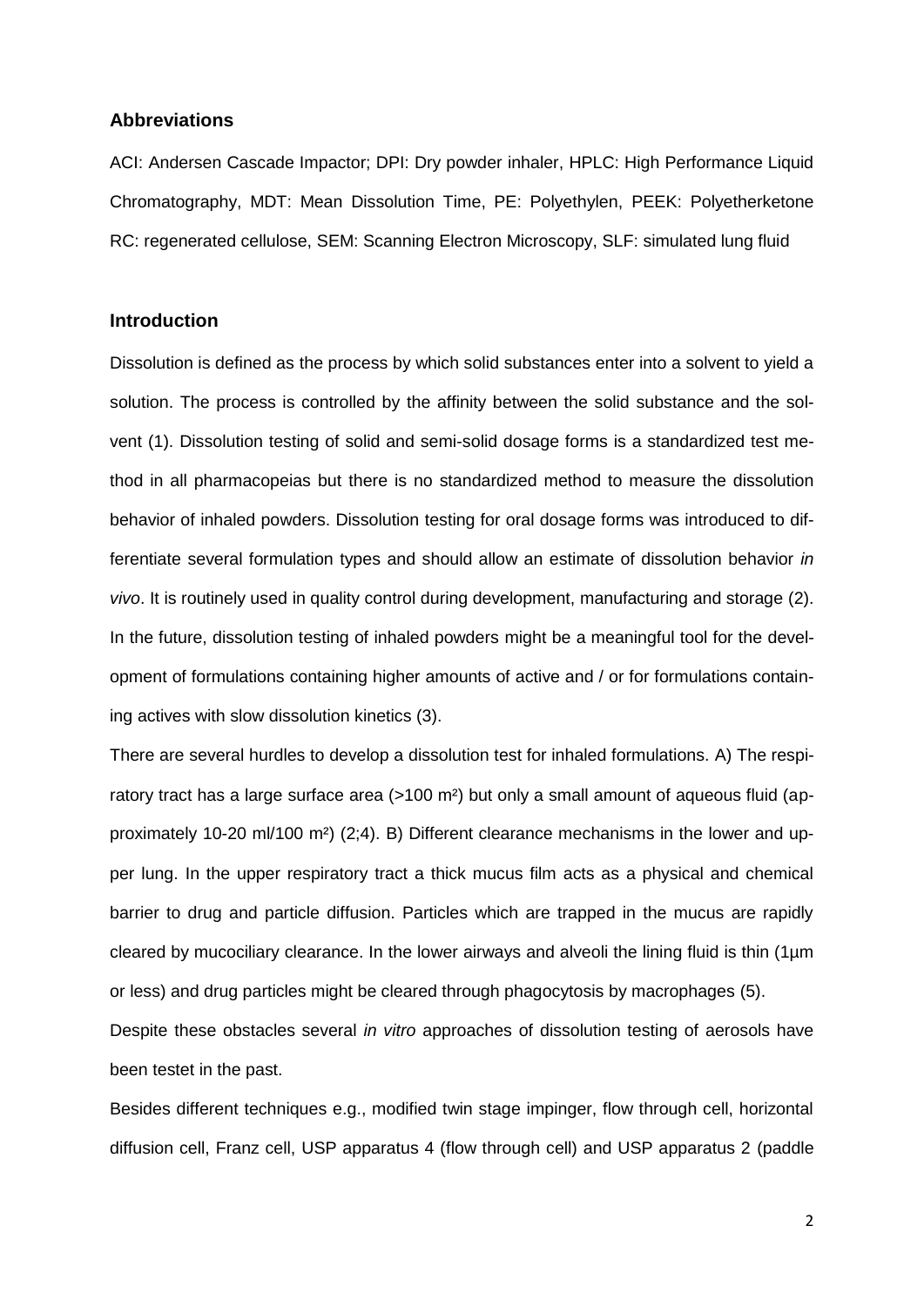apparatus) with or without membrane containing cassette or membrane holder several substances and dissolution mediums could be found in literature (1;6-11).

Davies and Feddah tested the fine particle dose of three inhalative glucocorticoids in a flow through cell utilizing water, simulated lung fluid (SLF) and modified SLF with L-αphosphatidylcholine (1). Salama et al. studied the drug release from controlled release microparticles for inhalation. They showed that only the Franz cell could differentiate between several formulations with different Polyvinyl alcohol percentages (8). Bur et al. (12) tested several commercially available inhalers after size fractionating of powders with a multi-stage liquid impinger with Calu 3 cells. Finally there were several other approaches of dispersing dry powders directly in commercial available dissolution systems (13;14).

The aim of this study was to compare different dissolution testing methods and also to study their ability to differentiate between different formulations. Furthermore, the development of a robust and reliable testing procedure for inhalative powders was the objective. The methods studied are a modified USP apparatus 2 (paddle apparatus), a modified USP apparatus 4 (flow through cell) and as a diffusion model, a modified Franz cell. The Franz cell was chosen to mimic the diffusion controlled air-liquid interface of the lung. In contrast, the paddle apparatus and flow through cell have no air liquid interface. Paddle Apparatus with membrane holder is a dissolution and diffusion controlled test system, but the membrane is completely immersed. Compared to Franz cell and paddle apparatus flow through cell is not diffusion controlled, but flow rate controlled. Hence, approaches based on different principles were evaluated for comparison.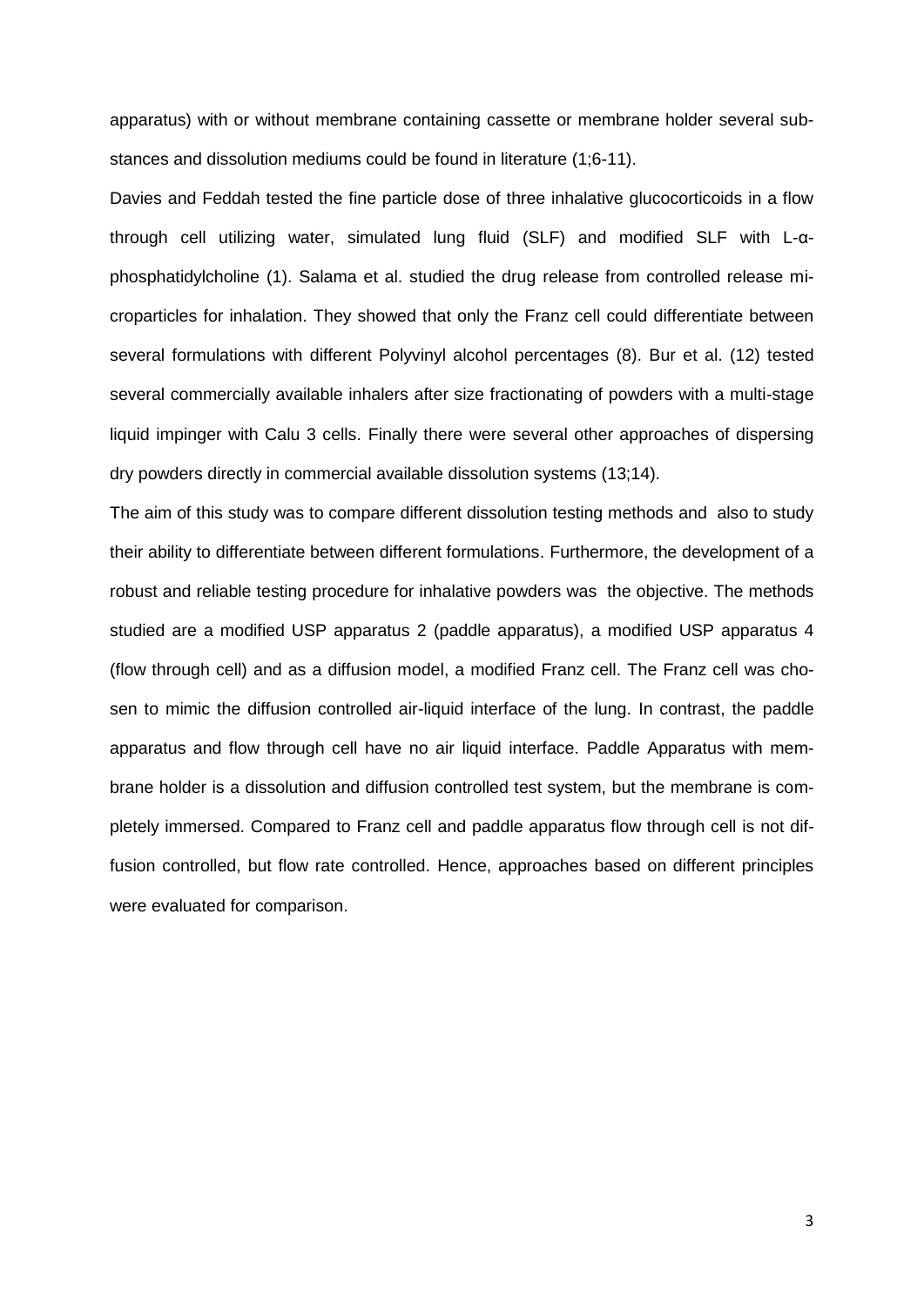## **Materials and Methods**

### **Material**

Budesonide was purchased from Cipla (India). Fenoterol HBr and Substance A (crystalline base, amorphous base and bromide) were obtained from Boehringer Ingelheim (Ingelheim, Germany). Substances were micronized via jet milling. Only the amorphous base was produced by spray drying (Table 1).

PBS buffer tablets for dissolution medium and Acetonitrile (HPLC grade) was purchased from Sigma Aldrich Chemicals (Steinheim, Germany). Regenerated cellulose membrane filters (25 mm and 100 mm diameter) of 0.45 µm pore size were obtained by Whatman (Dassel, Germany) and Spartan filters for solubility measurement by Schleicher und Schuell (Dassel, Germany).  $KH<sub>2</sub>PO<sub>4</sub>$  for eluent buffer pH3 was purchased from Merck (Darmstadt, Germany). HPLC vials were obtained by Waters (Milford, USA) and Macherey Nagel (Düren, Germany), inserts for vials by Wicom (Heppenheim, Germany), respectively.

Water was purified by the use of a Milli Q® System (Millipore, Molsheim, France).

|                  | <b>Budesonide</b> | Fenoterol HBr | Substance A free base |
|------------------|-------------------|---------------|-----------------------|
| log D            | 2.2(15)           | $-0.9^{(16)}$ | 2.4                   |
| Molecular Weight | $430.5^{(17)}$    | $384.3^{(1)}$ | 683.8                 |

Table 1: molecular weight and log D of Budesonide, Fenoterol HBr and Substance A free base

### **Physical and chemical characterization**

## **Scanning electron microscopy**

Micronized Budesonide particle deposition patterns and behavior on membranes were studied by imaging membranes after particle deposition using scanning electron microscopy (Leo, Gemini Supra 55vP with SE detector) with an acceleration voltage of 1kV. For samples, polyethylen (PE) capsules were filled with 10 mg and 1 mg respectively. The powders were dispersed by use of a HandiHaler® (Boehringer Ingelheim, Ingelheim, Germany) and the aerosolized particles were collected as described in part *Dose collection*. Micronized Budesonide and membranes without powder, respectively act as references.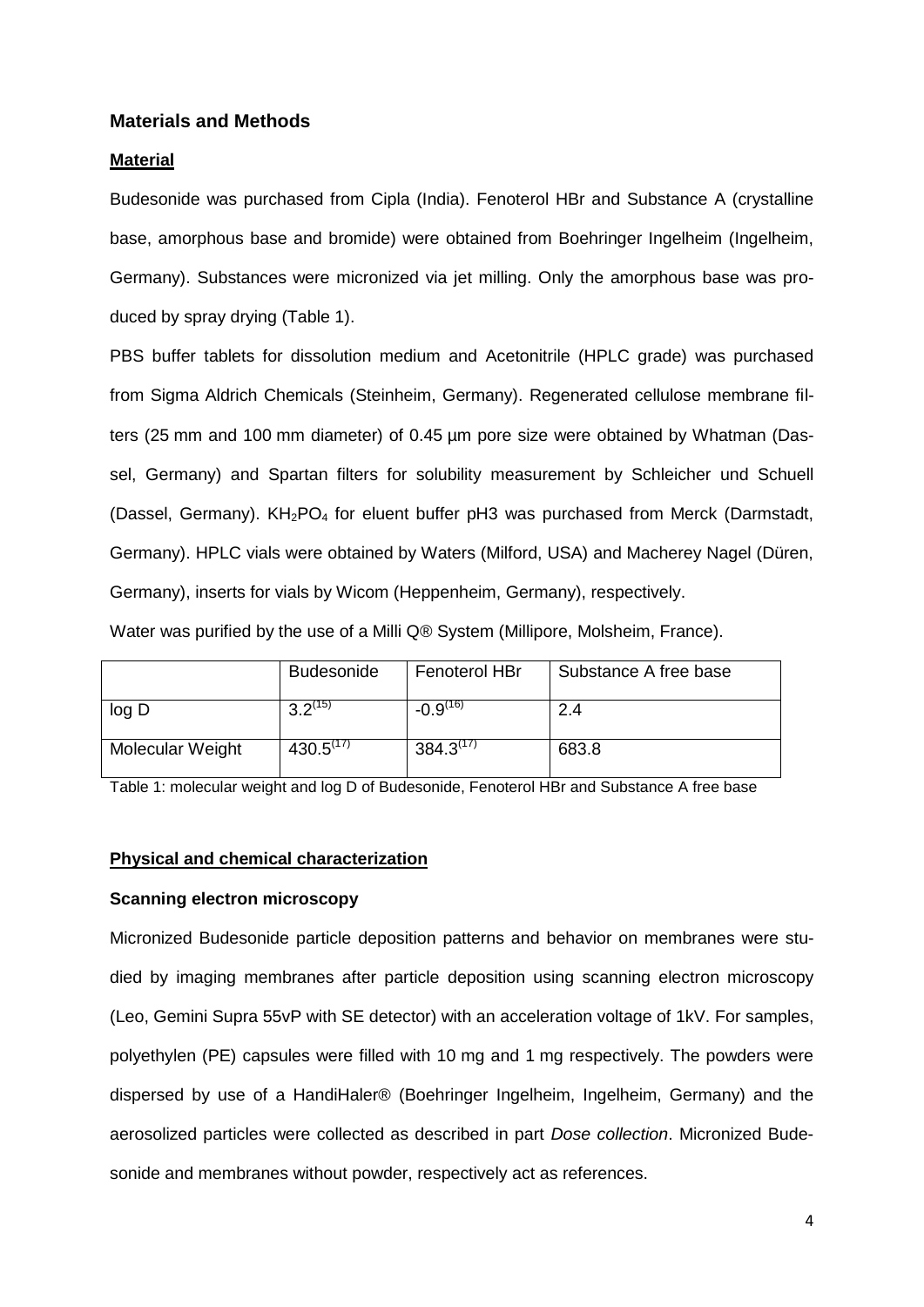## **Geometric particle sizing**

Geometrical diameter of micronized drug powder was studied using laser diffraction (Helos, Sympatec GmbH, Clausthal-Zellerfeld, Germany). Samples were dispersed with a dry powder unit (Rodos, Sympatec GmbH, Clausthal-Zellerfeld, Germany) at a pressure of 3 bar. Samples were analyzed in triplicate.

### **Aerodynamic particle size determination**

For classification of aerodynamic particle size distribution the Andersen cascade Impactor (ACI) was used.

Substances were filled into PE capsules (1 mg each Budesonide, Substance A amorphous base, crystalline base, dibromide, and 10 mg Fenoterol) and dispersed with a HandiHaler® at standard USP conditions (4kPa, 4l).

Afterwards each collection plate, preseperator, High Top, SIP, Adapter, HandiHaler® and capsule were rinsed with solvent and the concentration was determined via HPLC. Particle sizing was done in triplicate.

### **Solubility measurement**

Saturated solutions of Budesonide ,Fenoterol and modifications of Substance A were prepared by adding powder to PBS buffer pH 7.4.. Flasks were covered with aluminum foil and stored in an overhead shaker at 22°C, 50% rH in a climate cabinet. After 24h the suspensions were filtered using a Spartan filter (13/0.45 RC). Adsorption of drugs onto filter and syringe was evaluated before performing solubility measurements. Fenoterol HBr was diluted three times. Concentrations were determined with HPLC. Solubility measurements were performed in triplicate.

### **High performance liquid chromatography (HPLC)**

All quantification measurements of Substance A, Budesonide and Fenoterol HBr were determined by HPLC. Analysis was performed using an Alliance system with UV-VIS detector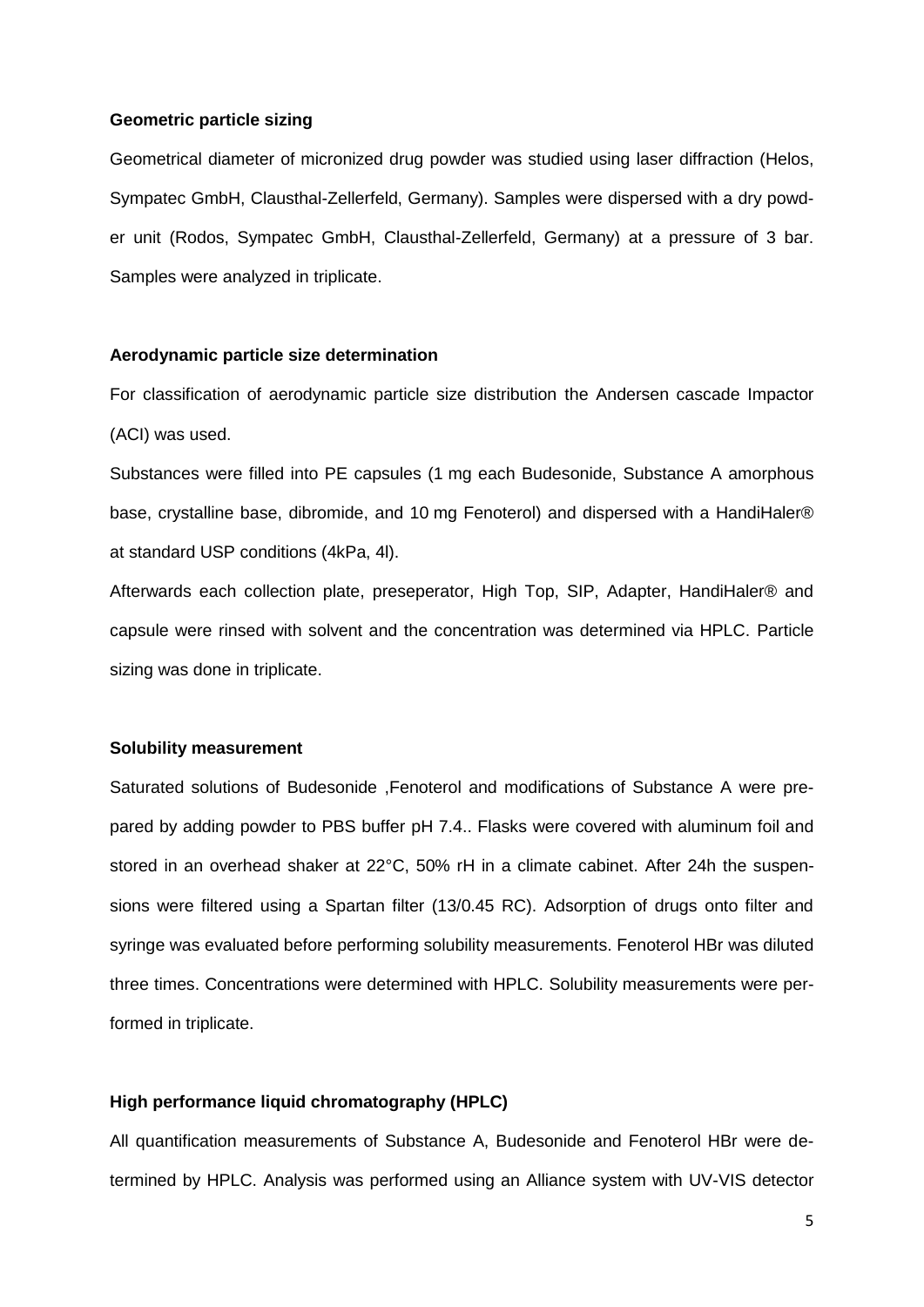(operating at 240 nm for Budesonide, 225 nm for Substances A and 280 nm for Fenoterol). Reverse phase chromatography was performed using a LiChrosphor 60 RP select B, 60x4 mm column, purchased from MZ Analysentechnik (Mainz, Germany). The column temperature was set to 40°C. The injected volume of each sample was 10 µl. The mobile phase consisted of buffer pH 3 and Acetonitrile and was eluted at a flow rate of 1.7ml min<sup>-1</sup> for Budesonide and Substance A and 1 ml min<sup>-1</sup> for Fenoterol.

## **Dose collection**

For dose collection an abbreviated Andersen cascade impactor was used. Substances were filled into PE capsules (1 mg Budesonide, modifications of Substances A; 10 mg Budesonide, Fenoterol) and dispersed with a



**Fig. 1** (modified after (3)) Schematic diagram of abbreviated ACI and dissolution techniques. Powder was classified by the use of an abbreviated ACI. Particles smaller than 5 µm on 80 mm membranes were tested either in Franz diffusion cell or in paddle apparatus with membrane holder (particles faced down to the watch glass). Dissolution of particles less than 5 µm on 25 mm membranes were analysed in flow through cell.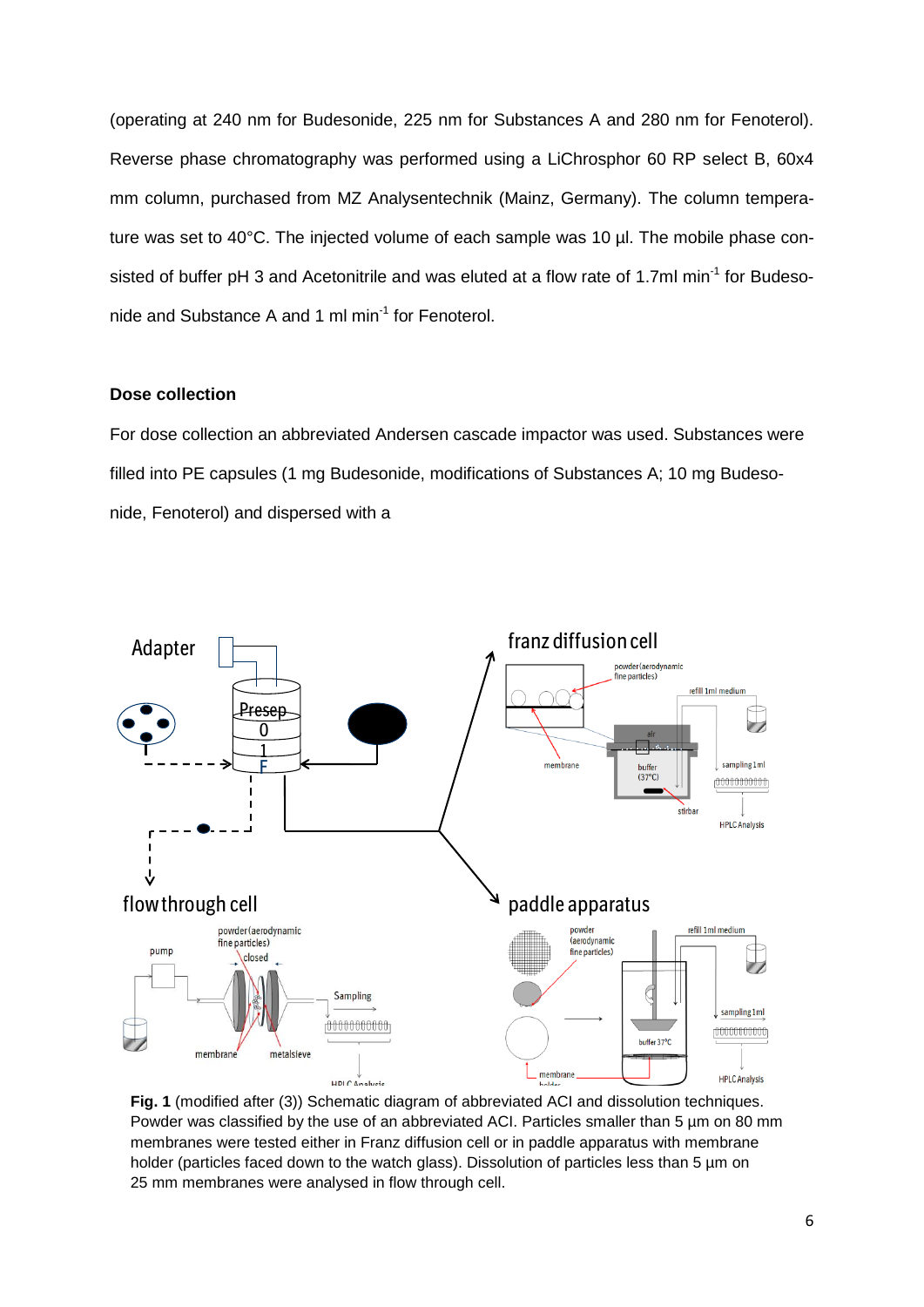HandiHaler® at standard USP conditions (4kPa, 4l). Particles d<sub>aerodynamic</sub>< 5 µm were collected on the filter membrane consisting of regenerated cellulose. For flow through cell experiments 4 filters (diameter 25 mm) were placed into a template. The template consists of PEEK and has four voids for the filters. The template placed into the filter stage of an ACI ensures an air stream only through the membranes. For Franz diffusion cell and paddle apparatus experiments a membrane with a diameter of 80 mm were used.

After drug deposition the filter membranes were removed from the ACI and placed into the corresponding dissolution test system.

## **Dissolution apparatus**

Release profiles of aerodynamically classified particles of Substance A in its different forms, Budesonide, and Fenoterol were investigated using three different methods: USP apparatus 2 (paddle apparatus), USP apparatus 4 (flow through cell) and modified Franz diffusion cell. All experiments were done in triplicate and concentrations were determined with HPLC. Dissolution tests were performed at 37°C using degassed PBS buffer pH 7.4 as dissolution medium. The total amount of drug initially loaded on the membranes was measured using the maximum of the cumulatively released amounts plus the remaining quantity of particles on the membrane (determined at the end of each attempt). Percentages of drug released were calculated by dividing the amount of drug released by the drug mass loaded on the membrane after application with the ACI.

### **Flow through cell**

An advanced flow through cell design (Fig. 1) (1) was modified by Boehringer Ingelheim to ensure uniform flow through the membrane which was obtained by a special insert. After dose collection the drug loaded membrane was covered with a second membrane and placed into the flow through cell. The dissolution medium was pumped through the apparatus using a HPLC pump in an open method set up. Flow rate was constant and set to 1ml min<sup>-1</sup>.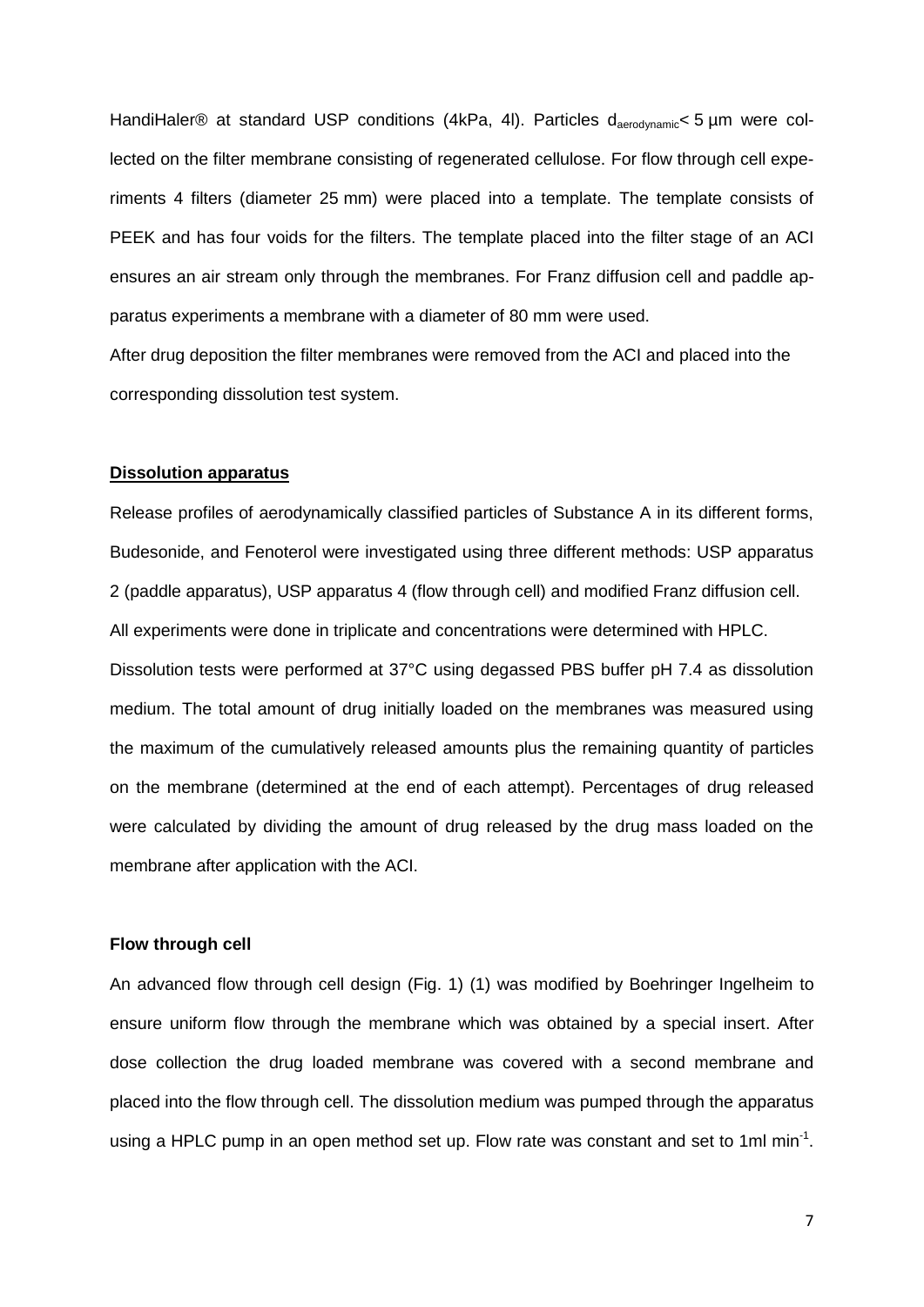According to a defined time schedule probe sampling was automated by a Gilson sample injector (Gilson, Middleton, UK) (table 2).

At the end of the experimental procedure all parts of the flow through cell were washed with a defined amount of solvent according to the used substance to determine the total recovery. As solvent Acetonitrile for Budesonide, Substance A amorphous base and Substance A crystalline base, purified water for Fenoterol and PBS buffer pH 7.4 for Substance A dibromide were used.

## **Franz diffusion cell**

The Franz diffusion cell is based on a modified set up described by Franz (11) and Salama (8). The modified Franz cell consists of a dissolution medium reservoir filled with 1 l PBS buffer pH 7.4 and a heated membrane holder to avoid condensation. The membrane is placed into the holder, particles facing up, and brought in contact to the dissolution medium, barely touching it, ensuring that the formulation is at the air-liquid interface. Stirring speed was set to 100 rpm. Sampling was automated according to a defined time schedule (table 2). The solvent removed during sampling was refilled with fresh pre-warmed PBS buffer (37°C) to maintain a constant dissolution medium volume. After finishing sampling the filter was removed and rinsed with 50 ml solvent for dissolving the remaining particles. The same solvents as described above were used.

### **Paddle apparatus with membrane holder**

The paddle apparatus with membrane holder was developed by Son et al. (10). The apparatus consists of a vessel with 1 l dissolution medium which is immersed in a water bath (Erweka DT70, Erweka, Heusenstamm, Germany). The membrane filter was placed with the particles towards the watch glass into the membrane holder (Copley Scientific, Nottingham, UK) and then placed into temperature-controlled paddle apparatus, release surface sided up. Distance between bottom edge of the paddle and surface of the membrane holder maintained 25 + 2 mm as requested for distance between paddle and bottom of the vessel in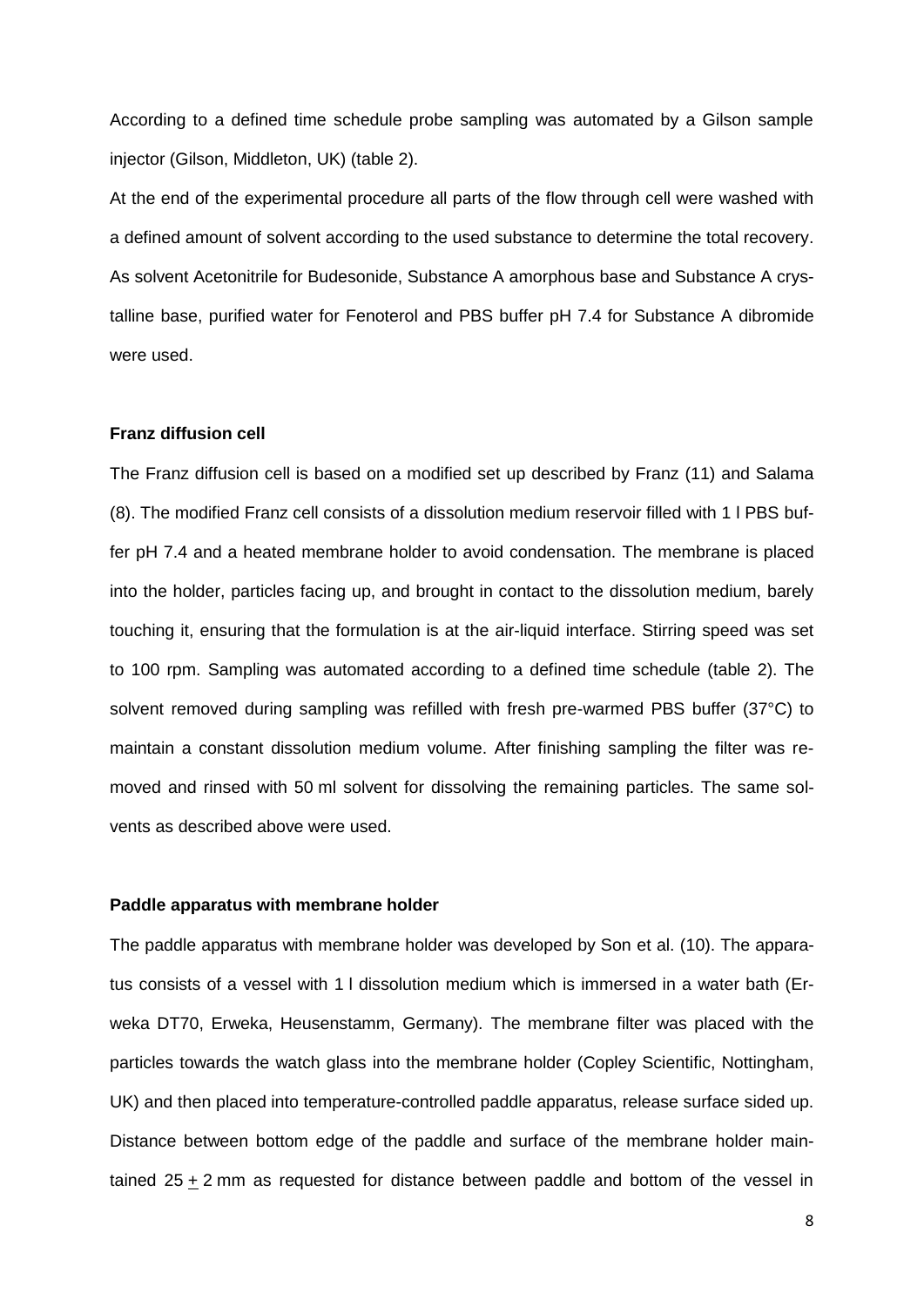standard USP apparatus (14). At the beginning stirring speeds of 50 rpm, 100 rpm and 140 rpm were tested. All following experiments were performed with a stirring speed of 140 rpm. Automated sampling took place at a defined time schedule (Table 2). Solvent removed during sampling was refilled with fresh pre-warmed PBS buffer (37°C) to maintain the volume of the dissolution medium constant. After dissolution testing residual amounts of drug in and on the membrane and watch glass were determined by washing both parts with each 50 ml solvent. Solvents were described above.

| flow through cell |                  | <b>Franz cell</b>                                                       |                   | paddle apparatus |                  |
|-------------------|------------------|-------------------------------------------------------------------------|-------------------|------------------|------------------|
| sample 1-9        | $0.25$ min       | sample 1-21                                                             | 3 min             | sample 1-20      | 3 min            |
| sample 10-13      | $0.5$ min        | sample 22-33                                                            | 5 min             | sample 21-31     | 5 min            |
| sample 14         | 1 min            | sample 34-44                                                            | $15 \text{ min}$  | sample 32-48     | $15 \text{ min}$ |
| sample 15-19      | 5 min            | sample 50-68                                                            | 60 min            | sample 49-65     | 60 min           |
| sample 20, 21     | $15 \text{ min}$ | For Fenoterol first 20 samples differ, after sea above (sam-<br>ple 21) |                   |                  |                  |
|                   |                  | sample 1-21                                                             | $1.5 \text{ min}$ | sample 1 -20     | 1 min            |

**Table 2**: time schedule for dissolution set ups

## **Data treatment**

From the experiments a mean dissolution curve with standard deviations were calculated and used for further analysis.

The resulting release curves were fitted with different mathematical models (table 3) and best fits were taken (table 4) for calculating mean dissolution time (MDT) (equation 1) (18). Comparison of the different techniques and substances was done with MDT  $\pm$  standard deviation.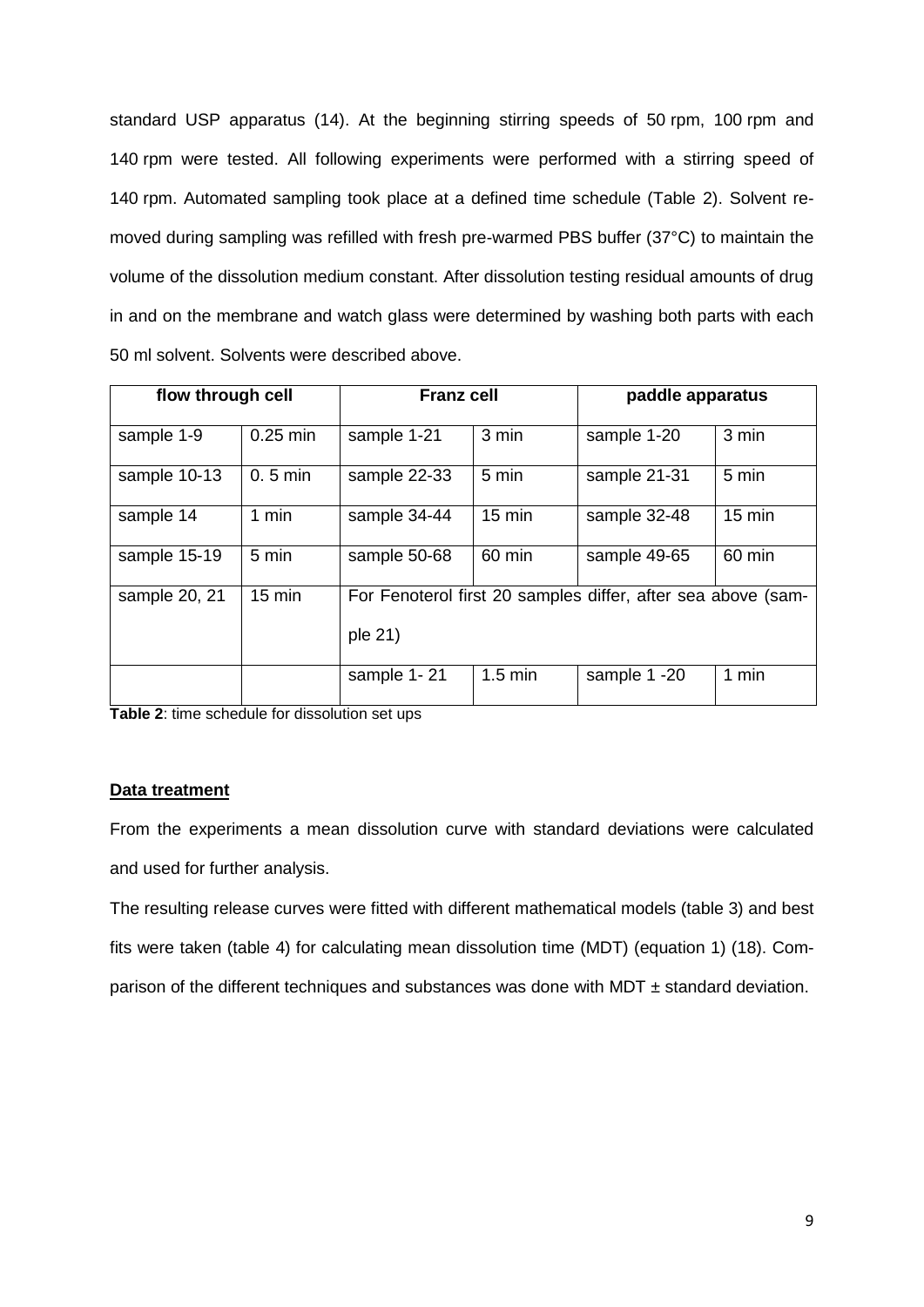| First order          | First order mass balance  | $r(t) = a(1-exp(-bt))$         |
|----------------------|---------------------------|--------------------------------|
| <b>Hixon Crowell</b> | erosion release mechanism | $r(t) = a - (1-b*t)$           |
| Higuchi              | Fickian diffusion         | 1/2<br>$r(t) = at$             |
| Korsmeyer-Peppas     | diffusion mechanism       | $r(t) = at$                    |
| Weibull              | life time distribution    | h<br>$r(t) = 1$ -exp(-at)      |
| Logistic             | population-dynamics       | $r(t) = a/(1+exp(-b^*time-c))$ |

**Table 3**: dissolution models

$$
MDT = \frac{\sum_{i=1}^{n} \overline{t}_i \cdot \Delta M_i}{\sum_{i=1}^{n} \Delta M_i}
$$
 (1)

| dissolution<br>substances<br>technique |                              | capsule<br>weight [mg] | Fit         |
|----------------------------------------|------------------------------|------------------------|-------------|
|                                        | <b>Budesonide</b>            | 10                     | Weibull     |
|                                        | <b>Budesonide</b>            |                        | Weibull     |
|                                        | Substance A base crystalline | 1                      | Weibull     |
| flow through cell                      | Substance A base amorphous   |                        | Weibull     |
|                                        | Substance A Br               |                        | Weibull     |
|                                        | Fenoterol                    | 10                     | Weibull     |
|                                        | <b>Budesonide</b>            | 10                     | First order |
| Franz cell                             | <b>Budesonide</b>            |                        | First order |
|                                        | Substance A base crystalline |                        | First order |
|                                        | Substance A base amorphous   |                        | First order |
|                                        | Substance A Br               |                        | First order |
|                                        | Fenoterol                    | 10                     | First order |
| paddle apparatus                       | Budesonide 50 rpm            | 10                     | Weibull     |
|                                        | Budesonide 100 rpm           | 10                     | First order |
|                                        | Budesonide 140 rpm           | 10                     | First order |
|                                        | Budesonide                   |                        | Logistic    |
|                                        | Substance A base crystalline |                        | Weibull     |
|                                        | Substance A base amorphous   |                        | First order |
|                                        | Substance A Br               |                        | First order |
|                                        | Fenoterol                    | 10                     | First order |

**Table 4**: best fits describing dissolution curves from which respective MDT was determined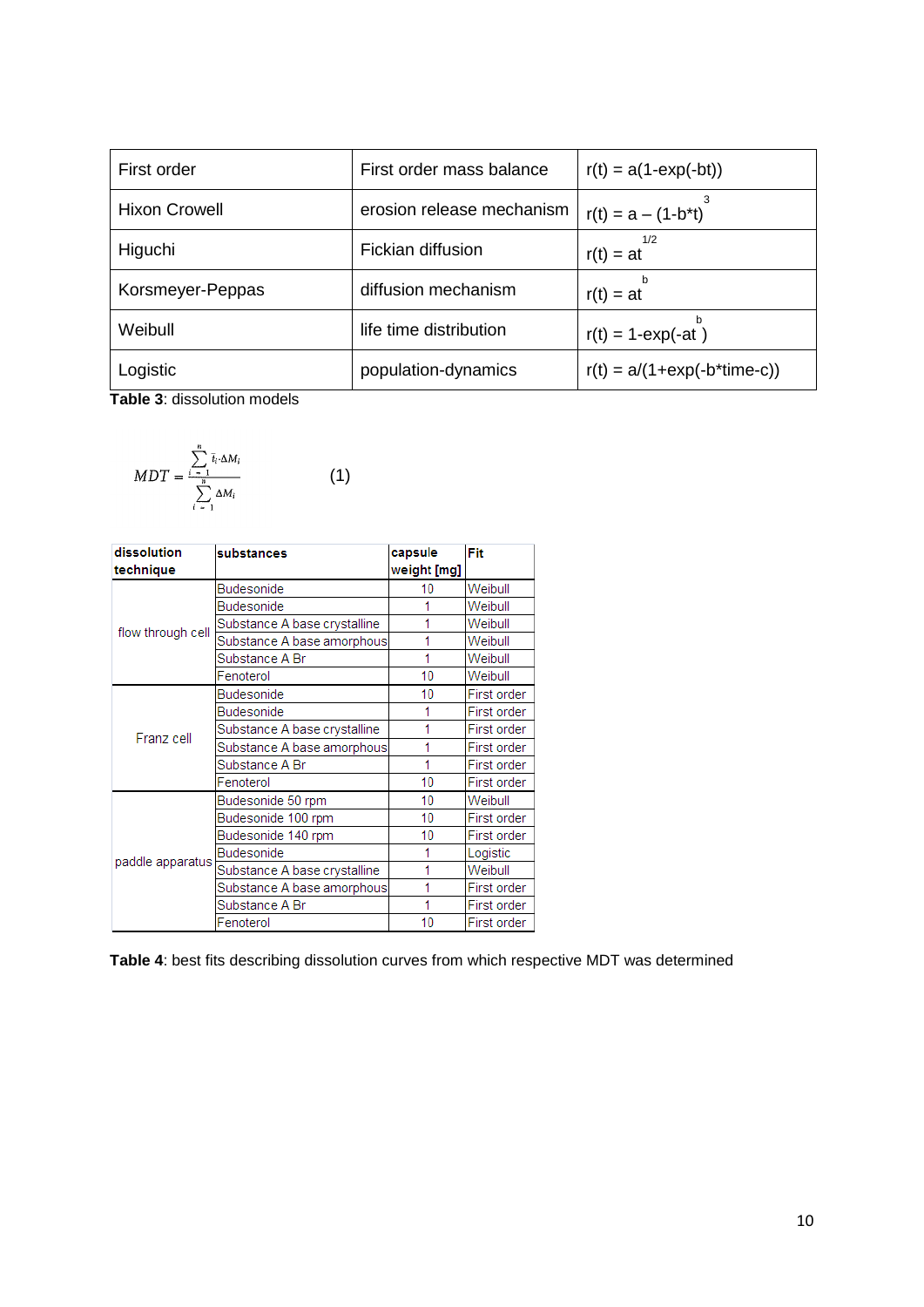# **Results**

# **Physical and chemical characterization**

# **Scanning electron microscopy**

Particles collected on the filter are shown in Fig.2. Images A and B show the differences between dispersion of a 1 and a 10 mg capsule. As apparent in A objects were widespread on the filter in contrast to B where particles are covering the complete surface forming heaps and agglomerates.



**Fig. 2** SEM pictures of A: membrane with Budesonide after dispersion of 1 mg capsule, B: membrane with Budesonide after dispersion of 10 mg capsule via short stack ACI. Scale bar represents 2 µm

# **Geometric particle sizing**

Size distribution of Budesonide, Fenoterol HBr and forms of substance A particles measured by the laser diffraction technique is shown in table 5. All substances except of substance A dibromide showed a high amount of particles less than 5 µm.

|             | <b>Budesonide</b> | Fenoterol        | substance A      |                  |                  |
|-------------|-------------------|------------------|------------------|------------------|------------------|
|             |                   |                  | cryst. Base      | amorp. base      | dibromide        |
| $x10$ [µm]  | $0.54 \pm 0.01$   | $0.69 \pm 0.01$  | $0.71 \pm 0.02$  | $0.52 \pm 0.02$  | $0.62 \pm 0.01$  |
| $x50$ [µm]  | $1.53 \pm 0.02$   | $1.90 \pm 0.01$  | $1.64 \pm 0.00$  | $1.24 \pm 0.03$  | $1.67 \pm 0.07$  |
| $x90$ [µm]  | $3.69 \pm 0.03$   | $4.03 \pm 0.01$  | $3.54 \pm 0.08$  | $3.07 \pm 0.10$  | $6.65 \pm 0.63$  |
| $Q5$ [Vol%] | $96.52 \pm 0.18$  | $95.83 \pm 0.07$ | $97.68 \pm 0.48$ | $97.45 \pm 0.32$ | $84.02 \pm 2.24$ |

**Table 5:** geometric particle size (mean  $\pm$  standard deviation) x10, x50, x90 = 10%, 50%, 90% of particle diameter in  $\mu$ m

 $Q5 = Vol\%$  of particles with a diameter  $<$  5µm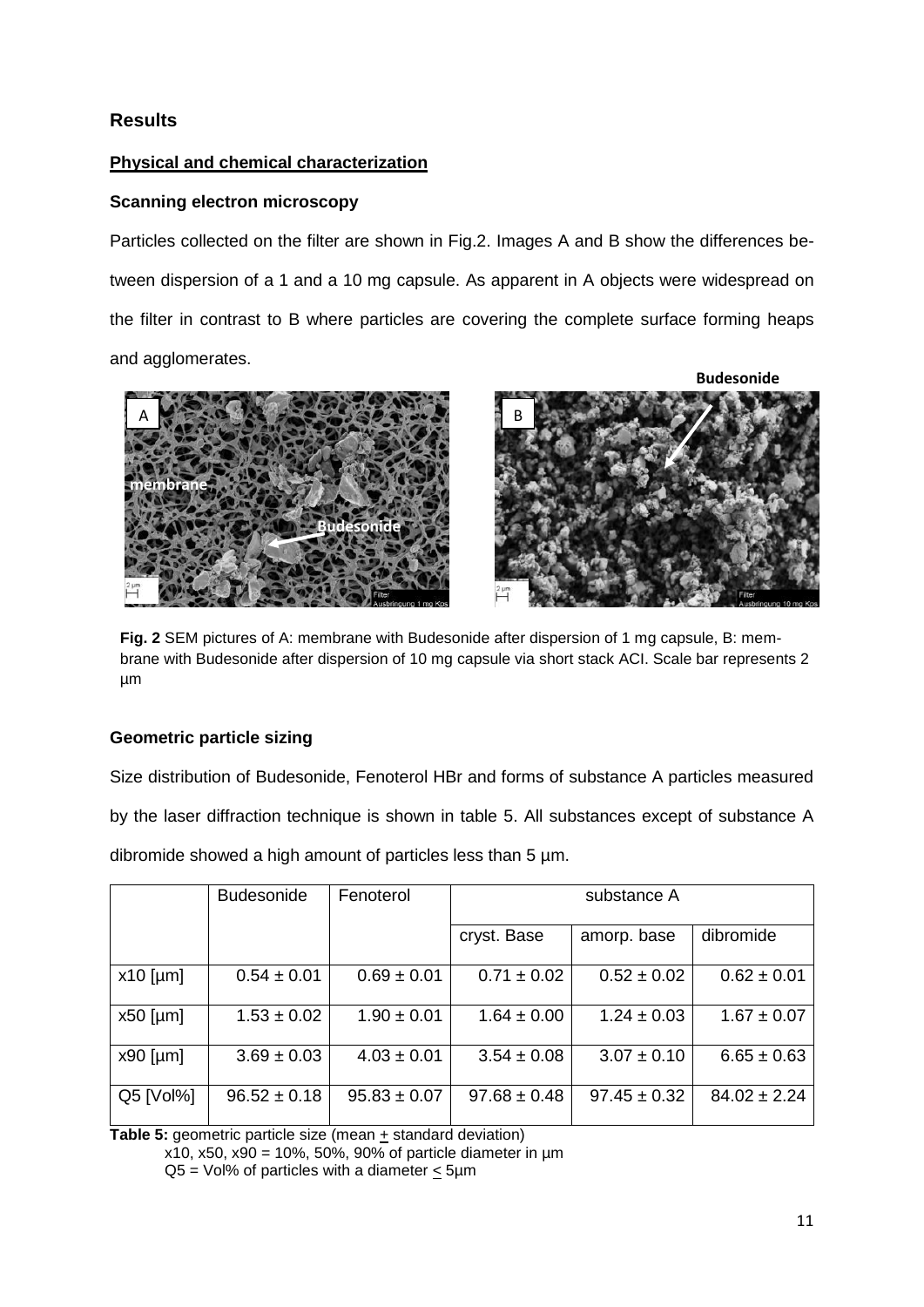## **Aerodynamic particle size determination**

Substance A, Budesonide and Fenoterol HBr particles were collected using ACI impaction plates. Results are shown in table 6..Percentages were calculated based on the capsule load.

|                | <b>Budesonide</b> | Fenoterol       | Substance A    |                |                |
|----------------|-------------------|-----------------|----------------|----------------|----------------|
|                | [%]               | [%]             | dibromide      | crystalline    | amorphous      |
|                |                   |                 | [%]            | base [%]       | base [%]       |
| $HH + capsule$ | $24.0 \pm 1.8$    | $11.2 \pm 1.8$  | $8.9 \pm 2.6$  | $27.7 \pm 3.0$ | $10.6 \pm 3.4$ |
| Adapter        | $20.5 \pm 7.2$    | $20.8 \pm 7.2$  | $12.0 \pm 7.5$ | $9.6 \pm 1.1$  | $24.9 \pm 5.0$ |
| <b>SIP</b>     |                   |                 |                |                |                |
| High Top       |                   |                 |                |                |                |
| Presep         | $25.6 \pm 3.8$    | $48.7 \pm 13.2$ | $46.3 \pm 8.2$ | $8.1 \pm 1.9$  | $41.3 \pm 4.3$ |
| Stage 0        | $2.2 \pm 0.1$     | $1.2 \pm 0.2$   | $1.1 \pm 0.2$  | $0.1 \pm 0.2$  | $0.4 \pm 0.1$  |
| Stage 1        | $4.0 \pm 0.2$     | $2.0 \pm 0.2$   | $1.2 \pm 0.2$  | $2.2 \pm 0.3$  | $0.8 \pm 0.1$  |
| Stage 2        | $4.7 \pm 0.3$     | $3.3 \pm 0.2$   | $0.9 \pm 0.1$  | $3.9 \pm 0.5$  | $1.3 \pm 0.4$  |
| Stage 3        | $7.5 \pm 0.6$     | $4.6 \pm 0.5$   | $1.5 \pm 0.5$  | $9.3 \pm 1.1$  | $2.2 \pm 0.6$  |
| Stage 4        | $6.9 \pm 0.8$     | $3.3 \pm 0.7$   | $1.7 \pm 0.5$  | $13.9 \pm 1.9$ | $2.3 \pm 0.9$  |
| Stage 5        | $4.6 \pm 0.4$     | $1.3 \pm 0.5$   | $2.0 \pm 0.5$  | $8.1 \pm 1.4$  | $1.9 \pm 0.7$  |
| Stage 6        | $0.8 \pm 0.1$     | $0.2 \pm 0.1$   | $0.3 \pm 0.2$  | $1.4 \pm 0.2$  | $0.4 \pm 0.2$  |
| Stage 7        | $0.3 \pm 0.1$     | $0.1 \pm 0.0$   | $0.1 \pm 0.1$  | $0.4 \pm 0.1$  | $0.2 \pm 0.2$  |
| Filter         | $0.4 \pm 0.1$     | $0.1 \pm 0.0$   | $0.1 \pm 0.0$  | $0.4 \pm 0.1$  | $0.2 \pm 0.1$  |
|                |                   |                 |                |                |                |
| FPF (%) ACI    | $25.2 \pm 1.9$    | $12.9 \pm 2.4$  | $6.5 \pm 1.8$  | $37.4 \pm 4.6$ | $8.5 \pm 2.8$  |
|                |                   |                 |                |                |                |
| FPF (%) ab-    | $27.8 \pm 2.7$    | $17.6 \pm 1.7$  | $6.5 \pm 4.0$  | $45.5 \pm 2.7$ | $17.8 \pm 3.7$ |
| breviated ACI  |                   |                 |                |                |                |

**Table 6**: Particle size distribution, mean + standard deviation

As shown in table 6 particle size distribution of Substance A dibromide and amorphous base is not significantly different to each other except stage 5. Furthermore, the amount of smallest particles (stage 6 – filter) of Substance A is increased compared to Budesonide. Table 6 also shows only small difference between FPF calculated of data from particle size measurement of the whole ACI and directly determination of the FPF at the abbreviated ACI.

## **Solubility measurement**

The solubility of Budesonide in PBS buffer pH 7.4 was 17 µg ml<sup>-1</sup> (literature solubility 23 µg/ml (1)). Fenoterol is classified as good soluble substance. We could measure a solubility of 43 mg m $I^{-1}$ .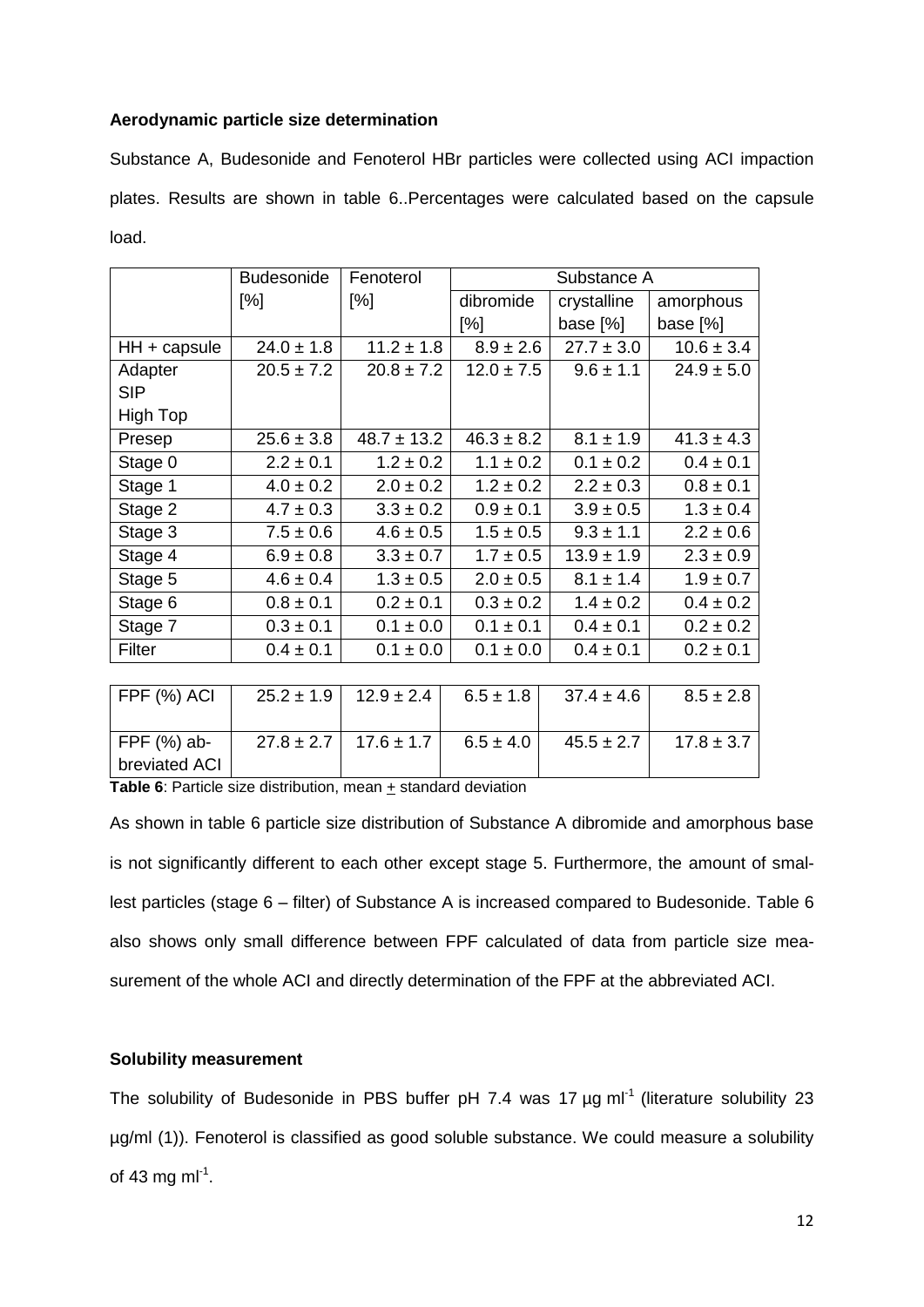Solubility of Substance A crystalline base was 7  $\mu$ g ml<sup>-1</sup>, of amorphous base 210  $\mu$ g ml<sup>-1</sup> and for crystalline dibromide 265 µg ml<sup>-1</sup>. Hence, the solubility could be ranked from Fenoterol > Substance A dibromide >Substance A amorphous base> Budesonide > Substance A crystalline base

### **Dissolution apparatus**

The measured dissolution rates in dissolution apparatus are shown in Figure 3. As expected from the solubility data, Fenoterol is fastest dissolved under all experimental conditions whereas the crystalline base of Substance A is always slowest. Furthermore, a higher amount of Budesonide deposited on the membrane resulted in a slower dissolution than a smaller amount.

### **Flow through cell**

In flow through cell, dissolution profiles of Substance A dibromide and amorphous base were similar in the first twenty minutes. Hereafter the dissolution profile of the amorphous base (100% dissolved amount after 30 min) increased slower than the one of dibromide (100% dissolved amount after 30 min). Interestingly, Budesonide (1 mg) is faster dissolved despite its lower solubility than the dibromide and the amorphous base of Substances A. Except for Substance A dibromide and the amorphous base  $(9.06 \pm 2.13 \text{ min} \text{ vs. } 9.40 \pm 0.66 \text{ min}) \text{ MDT}$ of all tested substances is significantly different from each other (Fig.4 groups a-e).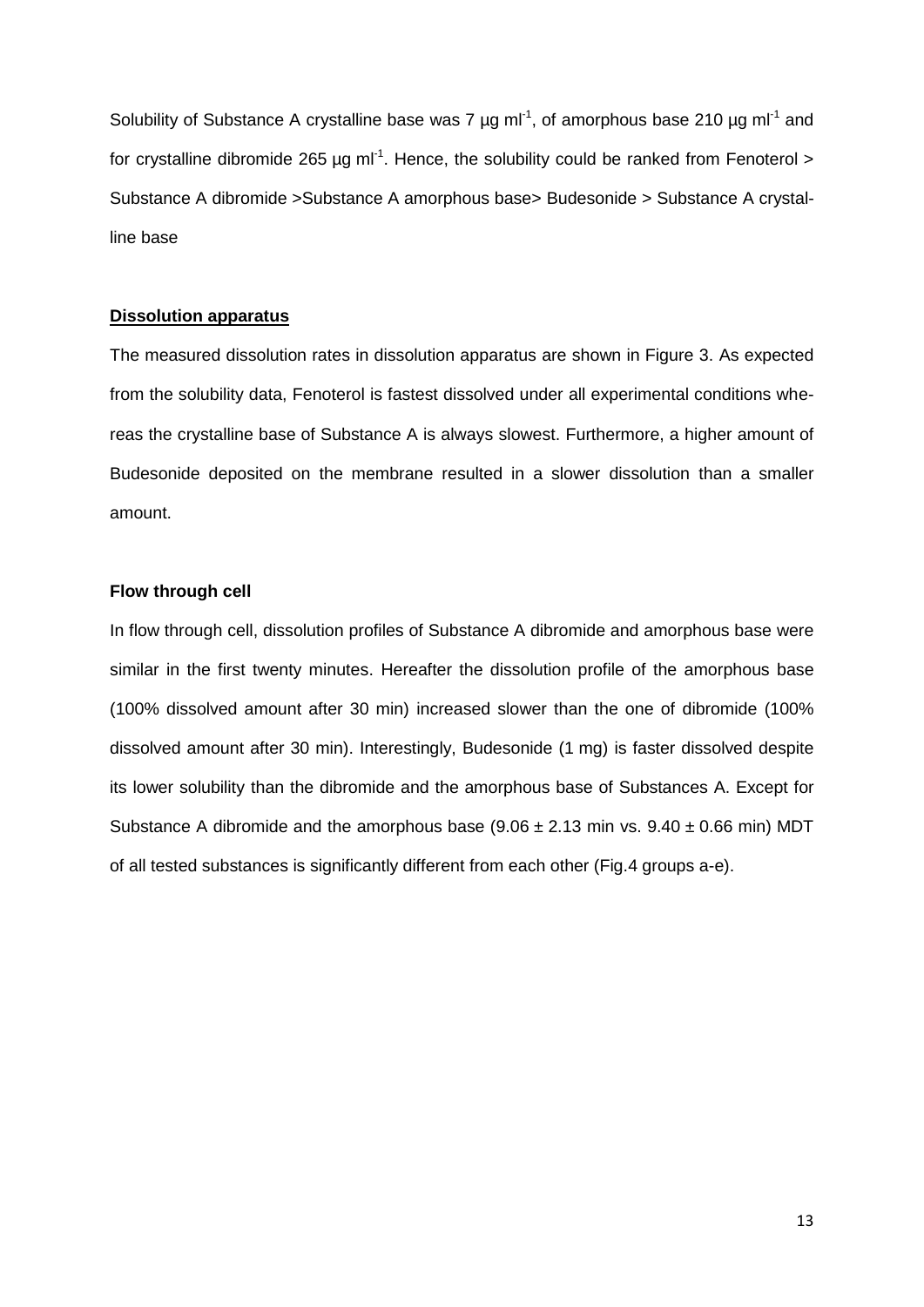









## **Fig. 3**

Dissolution profiles in A) flow through cell, B) Franz cell, C) paddle apparatus Budesonide 1 mg – white square; Budesonide 10 mg – black square; Fenoterol – black circle; Substance A dibromide – black rhombus; Substance A crystalline – black triangle; Substance A amorphous – white triangle.  $n = 3$ , mean  $+/-$  SD

for figure 3a: crystalline base, Fenoterol, Budesonide 1mg: n = 2, mean +/- SD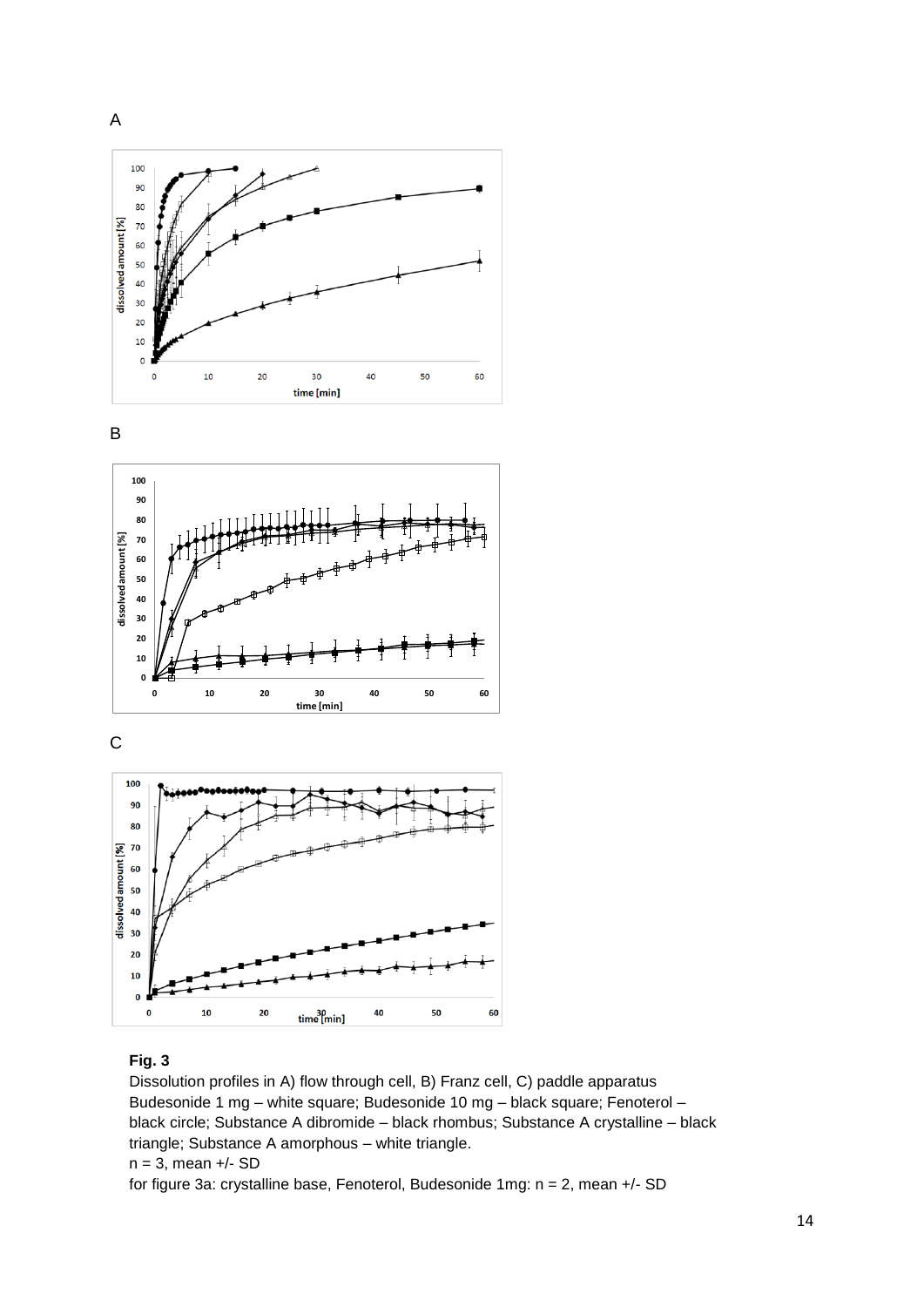## **Franz diffusion cell**

In the first 60 minutes dissolution profile of Budesonide 10mg vs. crystalline base of Substance A and profiles of Substance A dibromide vs. amorphous base over hole time, respectively are not significantly different from each other.

In Franz cell the dissolved mass never exceeded 90%. Furthermore a wide range in standard deviation is noticeable. MDTs were significantly different except Substance A dibromide and amorphous base (8.25  $\pm$  3.84 min vs. 9.57  $\pm$  3.60 min) compared to each other (Fig.4 groups a-e).



## **Fig. 4**

MDT of Budesonide, Fenoterol and Substance A as determined with different dissolution techniques ( $n = 3$ , mean  $+/-$  95% confidence interval)

## **Paddle apparatus with membrane holder**

Figure 5A shows the dissolved amount of Budesonide in paddle apparatus with membrane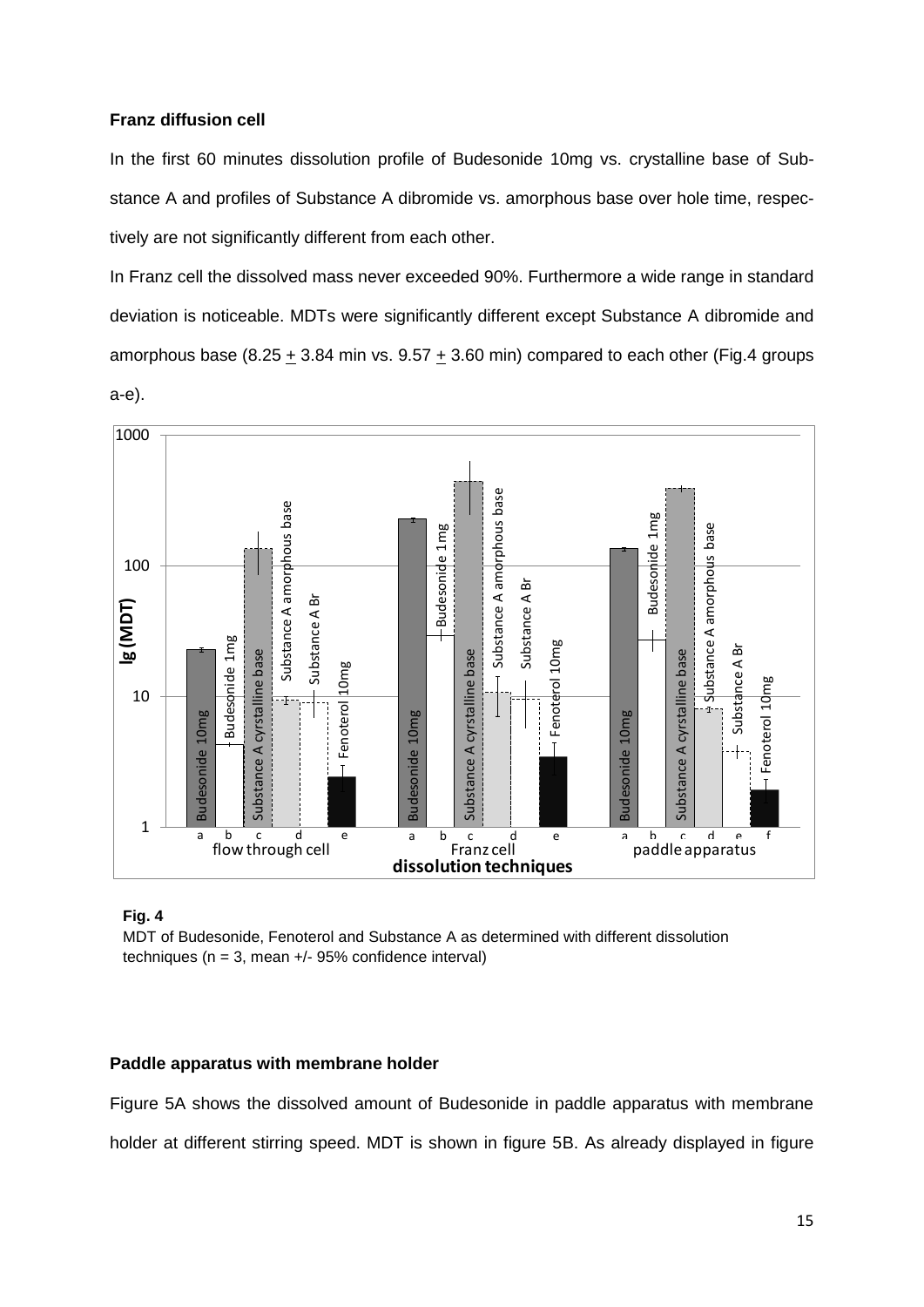5A 100 rpm and 140 rpm were not significantly different but at 140 rpm smaller errors were found. Therefore, 140 rpm was chosen for all other experiments.

In the paddle apparatus ranking of dissolution profiles corresponded to the solubility of substances. Additionally, discrimination between profiles of amorphous base and dibromide of Substance A could be achieved (fig. 3C).

As shown in Figure 4 groups a- f MDTs for all substances are significantly different to each other.







### **Fig.5B**

Comparison of MDT for several stirring speeds in paddle apparatus with membrane holder for Budesonide. Error bars indicate the standard deviation of three tests.  $n = 3$ , mean  $+/-$  SD

Corresponding results for Budesonide were also found for two commercial DPIs: Budes®Easyhaler® 0.2 mg (Hexal, Holzkirchen, Germany) and Budecort®200 Novolizer® (Astellas Pharma, München, Germany).

## **Discussion**

The aim of this study was to compare three different dissolution techniques and the evaluation of the dissolution behavior of aerodynamically deposited fine particles.

As described above in the flow through cell set up Substance A dibromide and amorphous base showed a similar dissolution profile in the first twenty minutes and later the profiles se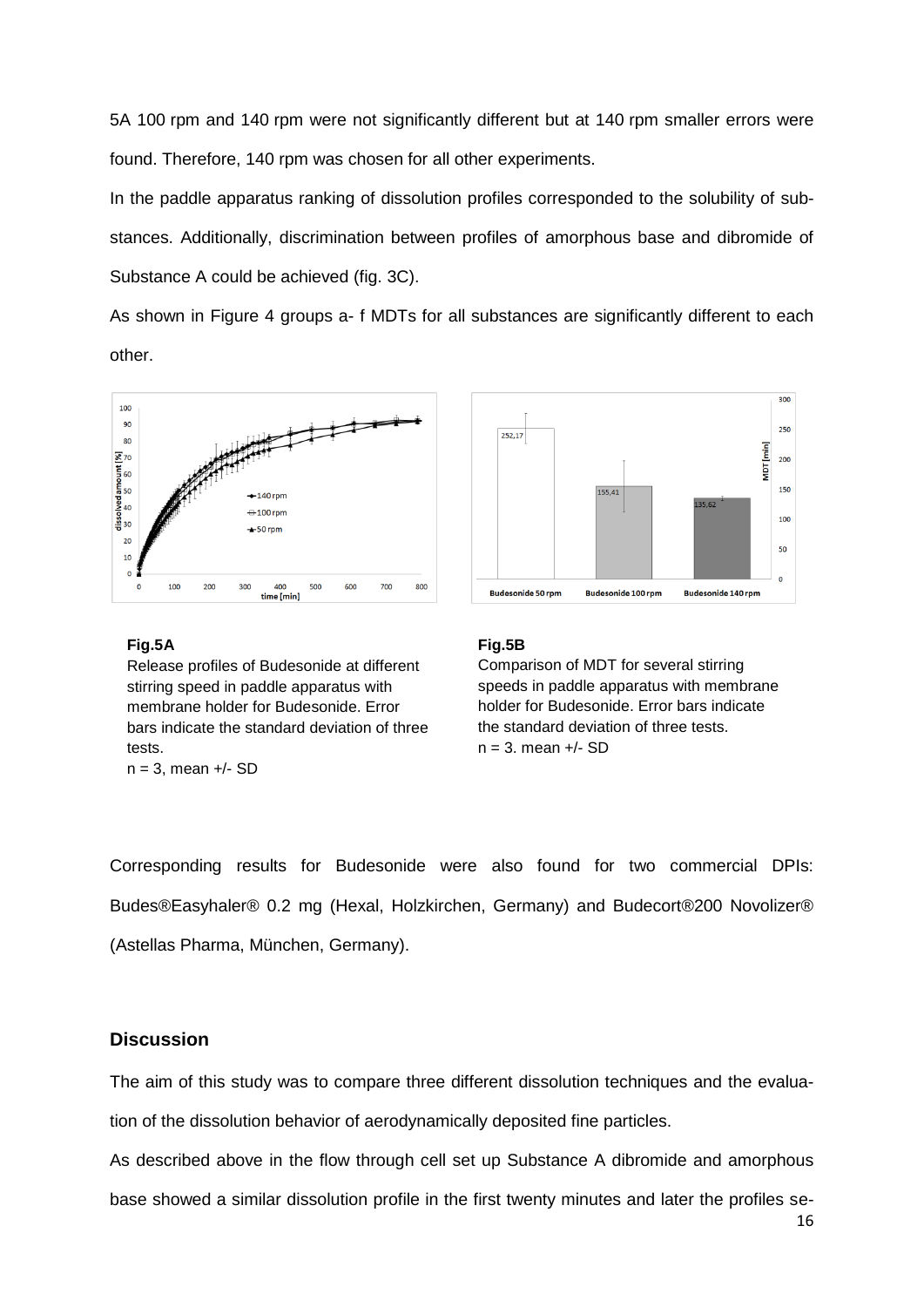parated. Furthermore, the dissolution of both after 3 minutes is significantly slower, even though having a higher solubility, in comparison to Budesonide (fig 3A).

Under the assumption that particle density of all substances (used in this study) is the same, particles are spherical and geometric and aerodynamic diameter are similar, the reason might be the particle size distribution of particles less than 5  $\mu$ m. Especially for the smallest particles the surface increases dramatically with decreasing diameter. Amorphous base and dibromide show similar particle size while Budesonide particle size at most stages is significantly smaller (table 6). From Noyes Whitney equation (18) the opposite would have been expected hence the reason could be found in flow through cell method set up.

At Franz diffusion cell, dissolution profiles were in expected order apart from the amorphous base and the dibromide of Substance A. A possible explanation could be found in particle size distribution for those two substances under the assumption described above. In this case ranking of substance is consistent with Noyes Whitney in combination with particle size distribution of ACI. In contrast, to the flow through cell, the dissolution profile of Budesonide was slower than those of Substance A amorphous base and dibromide, as expected. All Franz cell expieriments could be fitted with first order model (table 4). First order processes depend only on the concentration of the dissolving substance. So, substances with higher solubility are faster dissolved and can diffuse through the membrane in contrast to those with lower solubility. As shown in fig. 3B Franz cell dissolution profiles reached never more than 90% of recovery rate and showed a wide range in standard deviation. Contact area to dissolution medium under membrane might not be homogenous due to small air bubbles or wrinkles in membrane therefore wetting of particle on membrane is not consistent or even particles might not be wetted.

As described at paddle apparatus three different stirring speeds were tested. With increasing stirring speed, error bars decreased (fig. 5 A, B) due to better circulation in the vessel. A stirring speed of more than 140 rpm was, however, not possible because the membrane holder was irregularly moving otherwise. Son et al. mentioned already a dead volume between membrane holder and bottom of the vessel and that circulation of dissolution medium is hin-

17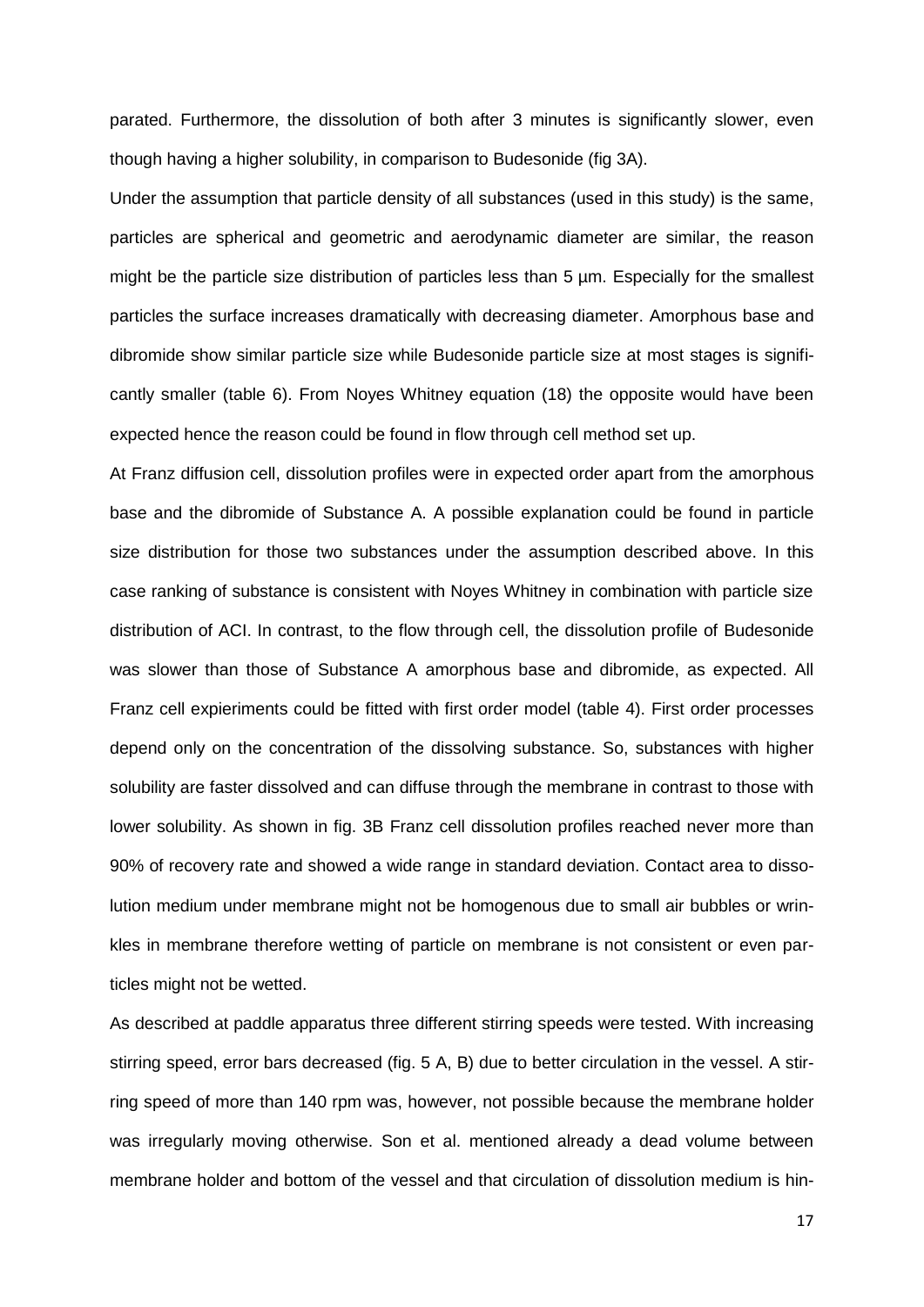dered despite medium circulates between the holder and the vessel wall around the holder (10). Hence stirring of dead volumes is only assured at higher stirrings speeds.

Paddle apparatus could discriminate between all substances tested and ranking of dissolution profiles was as expected.

A final comparison over all test apparatus is difficult to draw but there are some similarities and differences. Due to dissolution profiles all techniques could differentiate between good and poorly soluble substances. Furthermore, deposited mass on membrane plays an important role (Budesonide 1 mg vs. 10 mg, respectively) for dissolution as shown with dissolution profiles (Fig. 3) and SEM pictures (fig. 2). A higher membrane loading lead to a decreasing dissolution rate. SEM picture after dispersing a 10 mg capsule showed complete coverage of the surface with heaps and agglomerates, having, compared to single particles, a smaller surface resulting in a slower solubility rate and might have wetting problems. Additionally, flow through cell results of Substance A differed from those published by Jensen et al. (3). They reported that the flow through cell could discriminate between different forms of Substance A. However, the capsule weight of Jensen was much higher than the 1 mg capsule weight used in the study described in this paper leading to high membrane coverage and hence modified dissolution.

For Budesonide and Substance A crystalline base flow through cell is the significantly fastest technique. Except for the dibromide of Substance A, results after dispersing a 1mg capsule across all substances showed no significant differences between Franz cell and paddle apparatus. MDTs of substances in paddle apparatus present smallest error bars compared with Franz cell and flow through cell (fig 4). Consequently paddle apparatus is the most suitable technique.

The three dissolution methods differ in discrimination of Substance A amorphous base and dibromide. Flow through cell and Franz cell compared with paddle apparatus were not able to differentiate between the two compounds. Mechanistically Franz cell is similar to paddle apparatus but both were different from the flow through cell. Dissolution profiles of Franz cell and for almost all cases at paddle apparatus in contrast to flow through cell can be described

18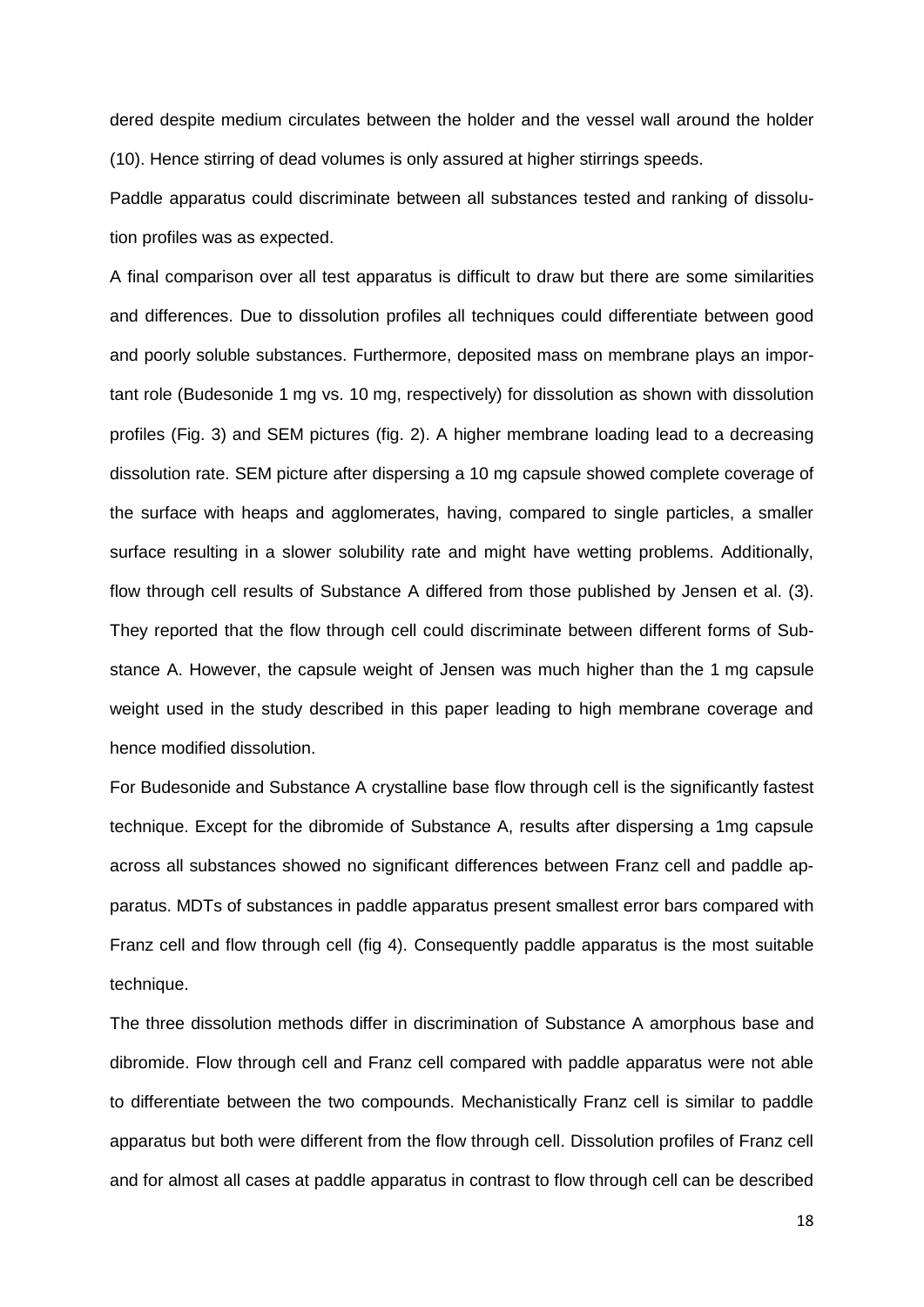with mathematic first order model (tab.3). Moreover a good correlation of MDT between paddle apparatus and Franz cell could be shown in figure 7c, although paddle apparatus is the better discriminating and reproducible technique. For flow through cell no correlation of MDT with any other test set up could be found (fig 7a, b).



## **Fig. 7**

Correlation between MDTs in minutes

A) flow through cell and Franz cell ( $R^2$ :0.8659)

B) flow through cell and paddle apparatus ( $R^2$ : 0.9521)

C) paddle apparatus and Franz cell ( $R^2$ : 0.9714)

For better visibility in A) and B) axis are downscaled to 50 minutes. As consequence the results for Budesonide 10 mg and substance A crystalline are not visible but included in the fitting.

In contrast to the results of Salama et al. (8) in this study the Franz diffusion cell was not able to differentiate between substances if their solubility was very close. A possible reason might be found in different method set up. Salama et al. worked with controlled released drug polymer particles, a different membrane (nitrocellulose filter) and a much higher membrane load (20mg) which showed here to influence the dissolution profile (8).

Paddle apparatus was superior to Franz cell and flow through cell because it was the only technique which could differentiate between different solubilities. Furthermore, paddle apparatus showed the best reproducibility with smallest standard deviation.

## **Conclusion**

In this study we tested three dissolution techniques for inhaled powders. In order of solubility data we estimated with higher solubility a faster dissolution rate. We showed that all apparatus could discriminate between poor and good soluble substances but only paddle apparatus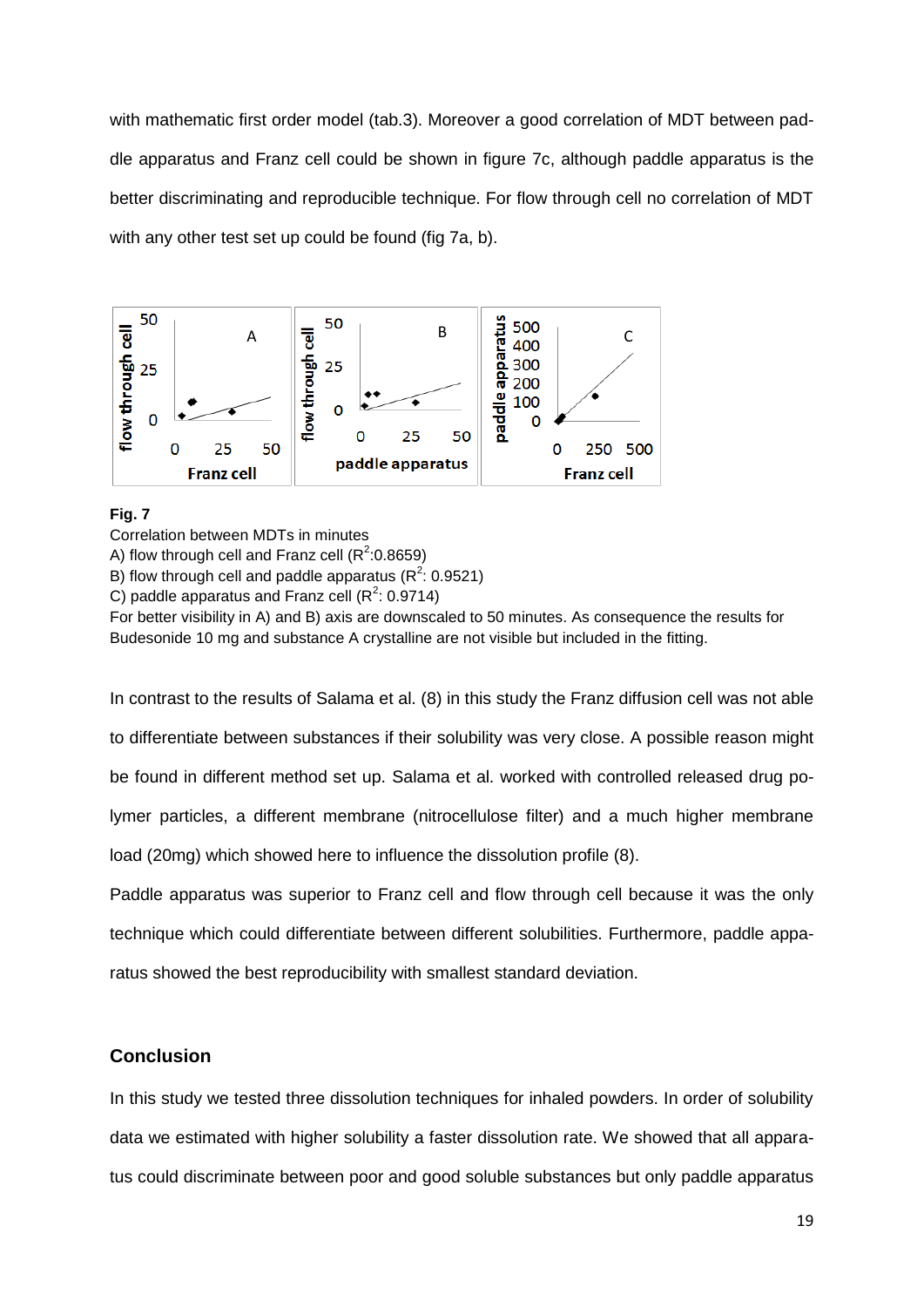was able to discriminate materials with small differences in solubility while showing also good reproducibility. Furthermore we demonstrated that membrane loading has a large influence on dissolution and has to be strongly investigated in the future. Although Franz cell system due to air liquid interface is closer to lung, paddle apparatus is the best discriminating technique.

# **Acknowledgments**

Wolfgang Bootz (Boehringer Ingelheim) and Dr. Bernhard Meier for SEM pictures

## **References**

- (1) Davies NM, Feddah MR. A novel method for assessing dissolution of aerosol inhaler products. International Journal of Pharmaceutics 2003;255(1-2):175-87.
- (2) Gray VA, Hickey AJ, Balmer P, Davies NM, Dunbar C, Foster TS, et al. The Inhalation Ad Hoc Advisory Panel for the USP performance tests of inhalation dosage forms. Pharmacopeial Forum 2008;34(4):1068-74.
- (3) Jensen B, Reiners M, Wolkenhauer M, Ritzheim P, May S, Schneider M, et al. Dissolution Testing for inhaled products. Respiratory Drug Delivery Europe . 2011. Ref Type: Abstract
- (4) Henning A, Hein S, Schneider M, Bur M, Lehr CM. Pulmonary drug delivery: Medicines for inhalation. 197, 171-192. 2010. Ref Type: Serial (Book,Monograph)
- (5) Patton JS, Brain JD, Davies LA, Fiegel J, Gumbleton M, Kim KJ, et al. The particle has landed-characterizing the fate of inhaled pharmaceuticals. Journal of Aerosol Medicine and Pulmonary Drug Delivery 2010;23(SUPPL. 2):S71-S87.
- (6) McConville JT, Patel N, Ditchburn N, Tobyn MJ, Staniforth JN, Woodcock P. Use of a novel modified TSI for the evaluation of controlled-release aerosol formulations. I. Drug Development and Industrial Pharmacy 2000;26(11):1191-8.
- (7) Cook RO, Pannu RK, Kellaway IW. Novel sustained release microspheres for pulmonary drug delivery. Journal of Controlled Release 2005;104(1):79-90.
- (8) Salama RO, Traini D, Chan HK, Young PM. Preparation and characterisation of controlled release co-spray dried drug-polymer microparticles for inhalation 2: Evaluation of in vitro release profiling methodologies for controlled release respiratory aerosols. European Journal of Pharmaceutics and Biopharmaceutics 2008;70(1):145-52.
- (9) Son YJ, McConville JT. Development of a standardized dissolution test method for inhaled pharmaceutical formulations. International Journal of Pharmaceutics 2009;382(1-2):15-22.
- (10) Son YJ, Horng M, Copley M, McConville JT. Optimization of an in vitro dissolution test method for inhalation formulations. Dissolution Technologies 2010;17(2):6-13.